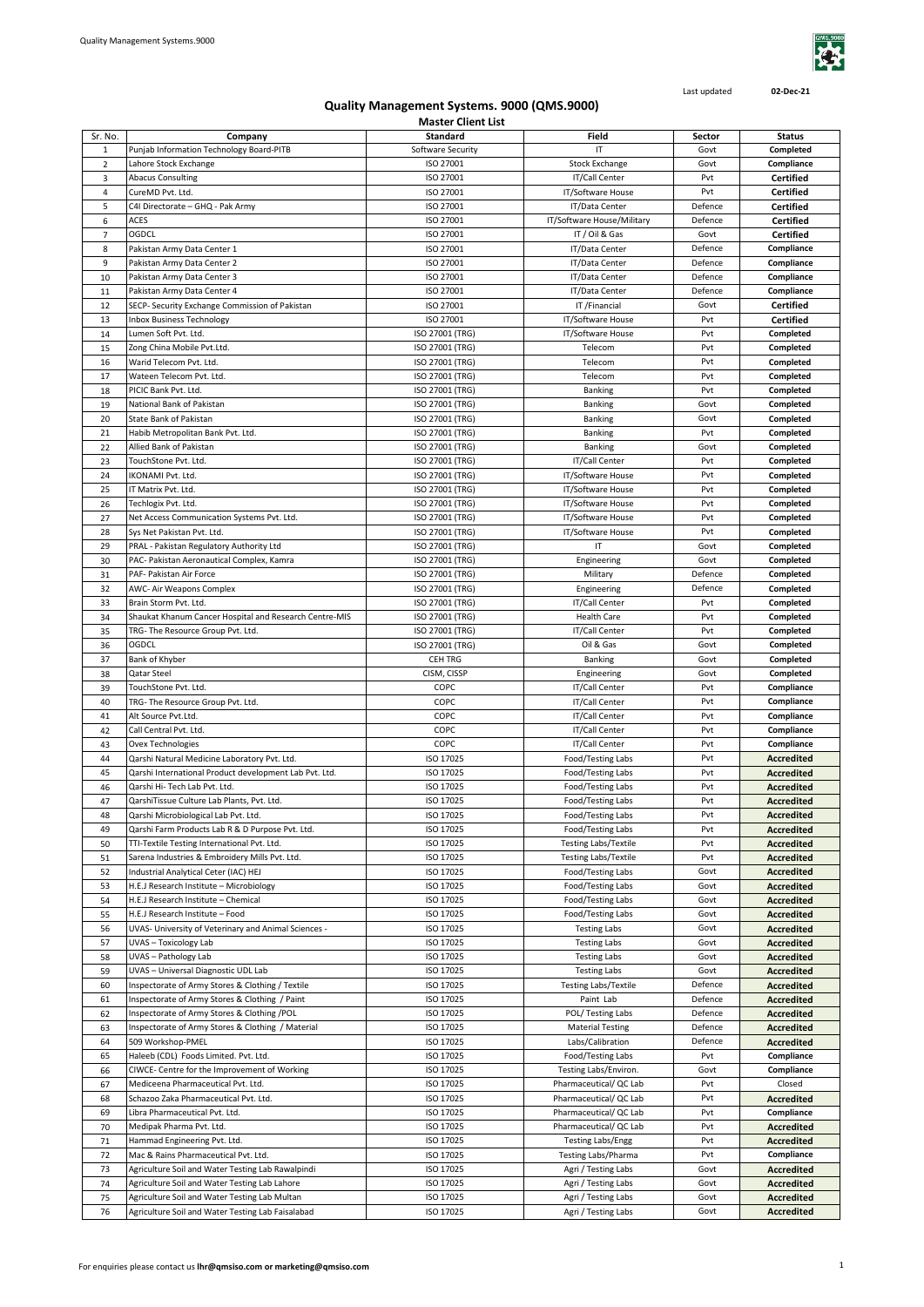

|         |                                                               | ויוטאנטו טווטווג בואנ |                                     |         |                   |
|---------|---------------------------------------------------------------|-----------------------|-------------------------------------|---------|-------------------|
| Sr. No. | Company                                                       | Standard              | Field                               | Sector  | <b>Status</b>     |
| 77      | Agriculture Soil and Water Testing Lab Bahawalpur             | ISO 17025             | Agri / Testing Labs                 | Govt    | <b>Accredited</b> |
| 78      | Agriculture Soil and Water Testing Lab Gujranwala             | ISO 17025             | Agri / Testing Labs                 | Govt    | <b>Accredited</b> |
| 79      | Agriculture Soil and Water Testing Lab D.G Khan               | ISO 17025             | Agri / Testing Labs                 | Govt    |                   |
|         |                                                               |                       |                                     |         | <b>Accredited</b> |
| 80      | Agriculture Soil and Water Testing Lab Sargodha               | ISO 17025             | Agri / Testing Labs                 | Govt    | <b>Accredited</b> |
| 81      | Pesticide Quality Control Lab Multan                          | ISO 17025             | Agri / Pesticide QC Lab             | Govt    | <b>Accredited</b> |
| 82      | Pesticide Quality Control Lab KshahKaku                       | ISO 17025             | Agri / Pesticide QC Lab             | Govt    | <b>Accredited</b> |
| 83      | Pesticide Quality Control Lab Faisalabad                      | ISO 17025             | Agri / Pesticide QC Lab             | Govt    | Accredited        |
|         |                                                               |                       |                                     |         |                   |
| 84      | Post Harvest Research Center Faisalabad                       | ISO 17025             | Agri / Testing Labs                 | Govt    | <b>Accredited</b> |
| 85      | Soil Chemistry Lab Faisalabad                                 | ISO 17025             | Agri / Testing Labs                 | Govt    | <b>Accredited</b> |
| 86      | PSQCA- Pakistan Standards and Quality Control Authority -     | ISO 17025             | <b>Testing Labs</b>                 | Govt    | <b>Accredited</b> |
| 87      | PSQCA- Optical Emission Spectroscopy Lab                      | ISO 17025             | <b>Testing Labs</b>                 | Govt    | <b>Accredited</b> |
|         |                                                               |                       |                                     |         |                   |
| 88      | PSQCA-Wet Chemistry Lab                                       | ISO 17025             | <b>Testing Labs</b>                 | Govt    | <b>Accredited</b> |
| 89      | PSQCA-Metallography Lab                                       | ISO 17025             | <b>Testing Labs</b>                 | Govt    | <b>Accredited</b> |
| 90      | PSQCA-Non Destructive Testing Lab                             | ISO 17025             | <b>Testing Labs</b>                 | Govt    | Compliance        |
| 91      | PSQCA-Heat Treatment Lab                                      | ISO 17025             | <b>Testing Labs</b>                 | Govt    | Compliance        |
|         | PSQCA-Mechanical Testing Lab                                  | ISO 17025             |                                     | Govt    |                   |
| 92      |                                                               |                       | <b>Testing Labs</b>                 |         | <b>Accredited</b> |
| 93      | PSQCA-Sand Casting & Bentonite Testing lab                    | ISO 17025             | <b>Testing Labs</b>                 | Govt    | Compliance        |
| 94      | ICCBS-International Center for Chemical & Biological Sciences | ISO 17025             | Chemical / Testing Lab              | Govt    | Accredited        |
| 95      | OGDCL - G & R Lab                                             | ISO 17025             | Oil & Gas / Testing Lab             | Govt    | Compliance        |
| 96      | NIBGE-PAEC                                                    | ISO 17025             | <b>Testing Labs</b>                 | Govt    | Completed         |
|         |                                                               |                       |                                     |         |                   |
| 97      | Pakistan Oil Fields (POL) - Central Lab Meyal                 | ISO 17025             | POL/Testing Labs                    | Pvt     | <b>Accredited</b> |
| 98      | Pan Power Int'l Pvt Ltd.                                      | ISO 17025             | Elect / Transformer Testing         | Pvt     | <b>Accredited</b> |
| 99      | PARCO                                                         | ISO 17025 TRG         | Engineering                         | Pvt     | Completed         |
| 100     |                                                               | ISO 17025             | Elect / Transformer Testing         | Pvt     | <b>Accredited</b> |
|         | Elmetec (Pvt.) Ltd                                            |                       |                                     |         |                   |
| 101     | Transfopower Industries Pvt Limited                           | ISO 17025             | Elect / Transformer Testing         | Pvt     | <b>Accredited</b> |
| 102     | Transfab                                                      | ISO 17025             | Elect / Transformer Testing         | Pvt     | <b>Accredited</b> |
| 103     | AB Ampere Pvt. Ltd.                                           | ISO 17025             | Elect / Transformer Testing         | Pvt     | <b>Accredited</b> |
| 104     |                                                               | ISO 17025             | Elect / Transformer Testing         | Pvt     | <b>Accredited</b> |
|         | ACE Indigo Industries                                         |                       |                                     |         |                   |
| 105     | Synergy Electric                                              | ISO 17025             | Elect / Transformer Testing         | Pvt     | <b>Accredited</b> |
| 106     | MEGA TRANSFORMERS (PVT) LTD.                                  | ISO 17025             | Elect / Transformer Testing         | Pvt     | <b>Accredited</b> |
| 107     | JF Industries Pvt. Ltd.                                       | ISO 17025             | Elect / Transformer Testing         | Pvt     | <b>Accredited</b> |
| 108     |                                                               | ISO 17025             | Agri / Fertilizers & Micro Neutrant | Pvt     | <b>Accredited</b> |
|         | Four Brothers Chemicals Pakistan                              |                       |                                     |         |                   |
| 109     | Tara Group Pakistan                                           | ISO 17025             | Agri / Pesticide QC Lab             | Pvt     | <b>Accredited</b> |
| 110     | K Electric                                                    | ISO 17025             | Elect / Testing & Calibration       | Govt    | <b>Accredited</b> |
| 111     | Pak China Chemicals (Ali Akbar Group)                         | ISO 17025             | Agri / Pesticide QC Lab             | Pvt     | Accredited        |
| 112     | FMC United Pvt. Ltd                                           | ISO 17025             | Agri / Pesticide QC Lab             |         | <b>Accredited</b> |
|         |                                                               |                       |                                     |         |                   |
| 113     | Fatima Fertilizer Company LTD                                 | ISO 17025             | Agri / Fertilizers & Micro Neutrant | Pvt     | <b>Accredited</b> |
| 114     | STP Al Aweer Labs UAE Dubai Municipality                      | ISO 17025             | <b>Testing Labs</b>                 | Govt    | <b>Accredited</b> |
| 115     | <b>ESPAK</b>                                                  | ISO 17025 Review      | <b>Environmental Testing Lab</b>    | Pvt     | Completed         |
| 116     | Veterinary Reasearch Institute VRI (QCL)                      | ISO 17025             | <b>Testing Labs</b>                 | Govt    | <b>Accredited</b> |
| 117     |                                                               | ISO 17025             | <b>Testing Labs</b>                 | Govt    | <b>Accredited</b> |
|         | STP Jebel Ali Labs UAE                                        |                       |                                     |         |                   |
| 118     | Mirage Rebuild Factory (PAC Kamra)                            | ISO 17025 TRG         | Labs/Calibration                    | Defence | Completed         |
| 119     | Haleeb Foods                                                  | ISO 17025 TRG         | Food / Beverages                    | Pvt     | Completed         |
| 120     | F6 Rebuild Factory (PAC Kamra)                                | ISO 17025             | Labs/Calibration                    | Defence | <b>Accredited</b> |
| 121     | MRF PAC Kamra                                                 | ISO 17025             | Labs/Calibration                    | Defence | <b>Accredited</b> |
|         |                                                               |                       |                                     |         |                   |
| 122     | Pakistan Atomic Energy Commission                             | ISO 17025 TRG         | <b>Testing Labs</b>                 | Govt    | Completed         |
| 123     | ICCBS-International Center for Chemical and Biological        | ISO 17025 TRG         | <b>Testing Labs</b>                 | Govt    | Completed         |
| 124     | Service Industries Limited                                    | ISO 17025             | Tyre and tube Manufacturer          | Pvt     | <b>Accredited</b> |
| 125     | Services Institute Of Medical Sciences - Services             | ISO 15189             | Hospital / Medical Labs             | Govt    | Accredited        |
|         |                                                               |                       |                                     |         |                   |
| 126     | SIMS-Hematology Lab                                           | ISO 15189             | Hospital / Medical Labs             | Govt    | Accredited        |
| 127     | SIMS-Clinical Chemistry Lab                                   | ISO 15189             | Hospital / Medical Labs             | Govt    | <b>Accredited</b> |
| 128     | SIMS-Microbiology Lab                                         | ISO 15189             | Hospital / Medical Labs             | Govt    | <b>Accredited</b> |
| 129     | SIMS-Histopathology Lab                                       | ISO 15189             | Hospital / Medical Labs             | Govt    | <b>Accredited</b> |
| 130     | Chughtais Lahore Lab Pvt. Ltd.                                | ISO 15189             | Medical Lab                         | Pvt     | <b>Accredited</b> |
|         |                                                               |                       |                                     |         |                   |
| 131     | CLL-Hematology Lab                                            | ISO 15189             | Medical Lab                         | Pvt     | <b>Accredited</b> |
| 132     | CLL-Clinical Chemistry Lab                                    | ISO 15189             | Medical Lab                         | Pvt     | <b>Accredited</b> |
| 133     | CLL-Microbiology Lab                                          | ISO 15189             | Medical Lab                         | Pvt     | <b>Accredited</b> |
| 134     | CLL-Histopathology Lab                                        | ISO 15189             | Medical Lab                         | Pvt     | <b>Accredited</b> |
|         |                                                               | ISO 15189             | Medical Lab                         |         |                   |
| 135     | TML-The Medical Laboratories Pvt. Ltd.                        |                       |                                     | Pvt     | Completed         |
| 136     | <b>TML-Clinical Chemistry Lab</b>                             | ISO 15189             | Medical Lab                         | Pvt     | Completed         |
| 137     | TML-Microbiology Lab                                          | ISO 15189             | Medical Lab                         | Pvt     | Completed         |
| 138     | TML-Molecular Lab                                             | ISO 15189             | Medical Lab                         | Pvt     | Completed         |
|         |                                                               |                       |                                     | Pvt     | Completed         |
| 139     | TML-Histopathology Lab                                        | ISO 15189             | Medical Lab                         |         |                   |
| 140     | ARHC-Al Razi Health Care Pvt. Ltd.                            | ISO 15189             | Medical Lab                         | Pvt     | Accredited        |
| 141     | ARHC-Hematology Lab                                           | ISO 15189             | Medical Lab                         | Pvt     | <b>Accredited</b> |
| 142     | <b>ARHC-Chemistry Lab</b>                                     | ISO 15189             | Medical Lab                         | Pvt     | Accredited        |
| 143     | ARHC-Molecular Biology Lab                                    | ISO 15189             | Medical Lab                         | Pvt     | Accredited        |
|         |                                                               |                       |                                     |         |                   |
| 144     | ARHC-Histopathology Lab                                       | ISO 15189             | Medical Lab                         | Pvt     | Accredited        |
| 145     | ARHC-TB Lab                                                   | ISO 15189             | Medical Lab                         | Pvt     | <b>Accredited</b> |
| 146     | Cherat Paper Sack                                             | ISO 14001             | Cement                              | Pvt     | Certified         |
| 147     | Cherat Cement Pvt. Ltd.                                       | ISO 14001             | Cement                              | Pvt     | Certified         |
|         |                                                               |                       |                                     |         |                   |
| 148     | POF M.G. Factory, Gadwal                                      | ISO 14001             | Engineering                         | Defence | <b>Certified</b>  |
| 149     | POF SAA Factory, Wah                                          | ISO 14001             | Engineering                         | Defence | Certified         |
| 150     | POF Brass Mill Factory, Wah                                   | ISO 14001             | Engineering                         | Defence | Certified         |
| 151     | POF AA Factory, Wah                                           | ISO 14001             | Engineering                         | Defence | <b>Certified</b>  |
|         |                                                               |                       |                                     |         |                   |
| 152     | POF ML & TD, Wah                                              | ISO 14001             | <b>Testing Labs</b>                 | Defence | <b>Certified</b>  |
| 153     | POF Ammunition Factory, Wah                                   | ISO 14001             | Engineering                         | Defence | <b>Certified</b>  |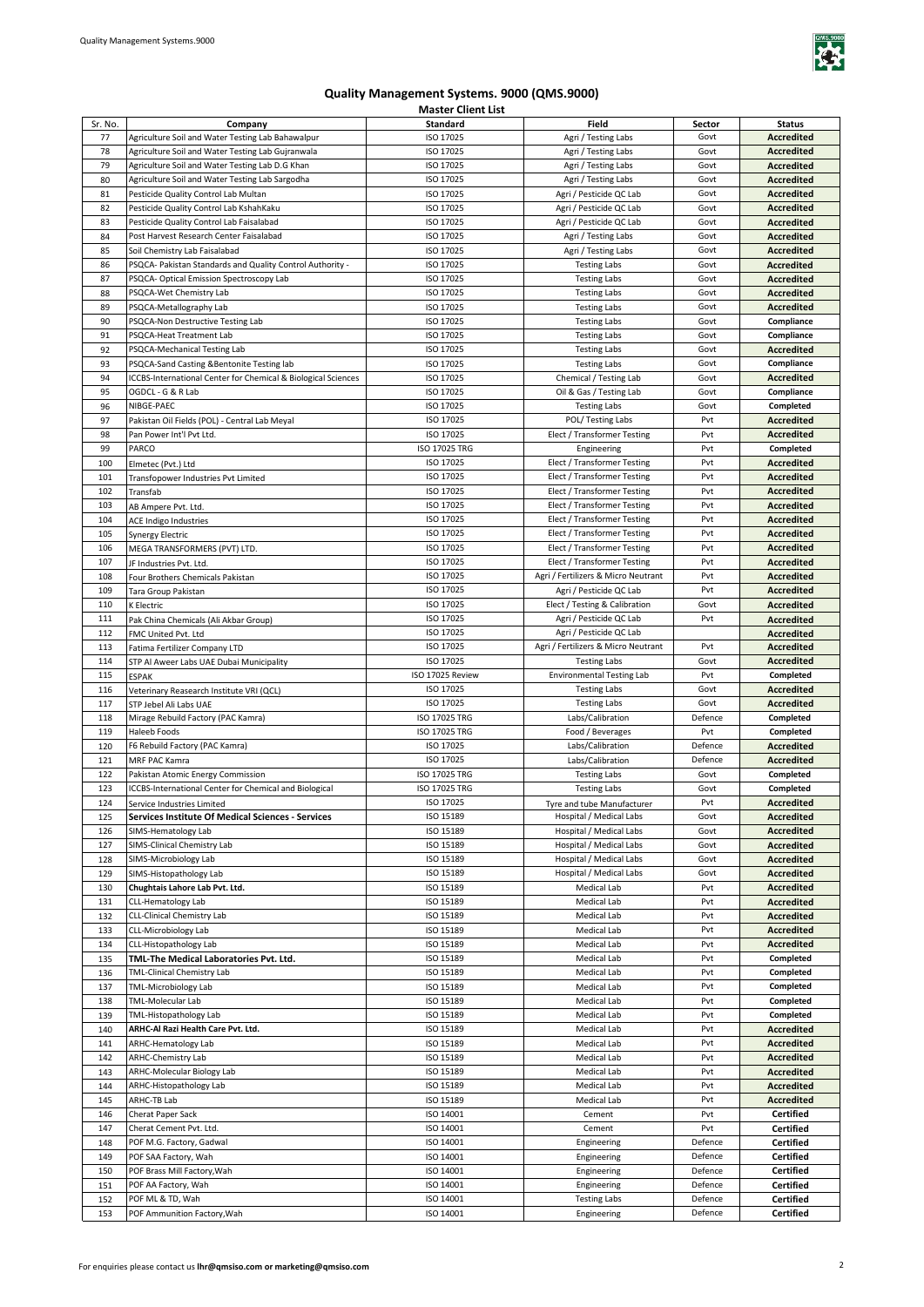

| Sr. No. | Company                                                       | Standard         | Field                | Sector        | <b>Status</b>    |
|---------|---------------------------------------------------------------|------------------|----------------------|---------------|------------------|
|         |                                                               |                  |                      |               |                  |
| 154     | POF Carbide Factory, Wah                                      | ISO 14001        | Engineering          | Defence       | Certified        |
| 155     | POF Weapon Factory, Wah                                       | ISO 14001        | Engineering          | Defence       | <b>Certified</b> |
| 156     | POF Clothing Factory, Wah                                     | ISO 14001        | Textile              | Defence       | Certified        |
|         |                                                               |                  |                      |               |                  |
| 157     | POF Services Group, Wah                                       | ISO 14001        | Services             | Defence       | Certified        |
| 158     | POF Explosive Factory, Wah                                    | ISO 14001        | Chemical             | Defence       | Certified        |
| 159     | POF Explosive Factory, Havelian                               | ISO 14001        | Chemical             | Defence       | Certified        |
|         |                                                               | ISO 14001        |                      |               |                  |
| 160     | POF Filling Factory, Gadwal                                   |                  | Chemical             | Defence       | Certified        |
| 161     | POF Chemical Factory, Sanjwal                                 | ISO 14001        | Chemical             | Defence       | Certified        |
| 162     | Sitara Chemical Industries Pvt. Ltd.                          | ISO 14001        | Chemical             | Pvt           | Compliance       |
|         |                                                               |                  |                      |               |                  |
| 163     | Mian Chemical Industries Pvt. Ltd.                            | ISO 14001        | Chemical             | Pvt           | <b>Certified</b> |
| 164     | Leiner pak Gelatine Pvt. Ltd.                                 | ISO 14001        | Food                 | Pvt           | <b>Certified</b> |
| 165     | Pak Accumulator (Volta Battery) Pvt. Ltd.                     | ISO 14001        | Engineering          | Pvt           | Certified        |
|         |                                                               |                  |                      |               |                  |
| 166     | Friends Glass Pvt. Ltd.                                       | ISO 14001        | Glass                | Pvt           | Certified        |
| 167     | Nowshera Sheet Glass Pvt. Ltd.                                | ISO 14001        | Glass                | Pvt           | Certified        |
| 168     | Ali Glass Pvt. Ltd.                                           | ISO 14001        | Glass                | Pvt           | Certified        |
|         |                                                               |                  |                      |               |                  |
| 169     | Gunj Glass Pvt. Ltd.                                          | ISO 14001        | Glass                | Pvt           | <b>Certified</b> |
| 170     | Millac Foods Pvt. Ltd.                                        | ISO 14001        | Food                 | Pvt           | <b>Certified</b> |
| 171     | A.G.E. Industries Pvt. Ltd.                                   | ISO 14001        | Cable                | Pvt           | Certified        |
|         |                                                               |                  |                      |               |                  |
| 172     | Daudsons Armoury Pvt. Ltd.                                    | ISO 14001        | Engineering          | Pvt           | <b>Certified</b> |
| 173     | Daudsons Industries Pvt. Ltd.                                 | ISO 14001        | Engineering          | Pvt           | <b>Certified</b> |
| 174     |                                                               |                  |                      | Pvt           | <b>Certified</b> |
|         | Ozone Conversion Systems Pvt. Ltd.                            | ISO 14001        | Engineering          |               |                  |
| 175     | Guard FilterS Pvt. Ltd.                                       | ISO 14001        | Engineering          | Pvt           | <b>Certified</b> |
| 176     | S.S. Polypropylene Pvt. Ltd.                                  | ISO 14001        | Plastics/Poly        | Pvt           | <b>Certified</b> |
|         |                                                               |                  |                      | Pvt           |                  |
| 177     | S.A.BrothersPvt Ltd.(SabroAircond) Pvt. Ltd.                  | ISO 14001        | Engineering          |               | Certified        |
| 178     | ML & TD, POF Wah                                              | ISO 14001        | <b>Testing Labs</b>  | Defence       | <b>Certified</b> |
| 179     | Master Textile Mills Pvt. Ltd.                                | ISO 14001        | Textile              | Pvt           | Certified        |
|         |                                                               |                  |                      |               |                  |
| 180     | Master Textile Mills Unit II Pvt. Ltd.                        | ISO 14001        | Textile              | Pvt           | Certified        |
| 181     | Sitara Textile Industries Pvt. Ltd.                           | ISO 14001        | Textile              | Pvt           | Certified        |
| 182     | AMTEX Pvt. Ltd.                                               | ISO 14001        | Textile              | Pvt           | Certified        |
|         |                                                               |                  |                      |               |                  |
| 183     | Kamal Group Of Industries Pvt. Ltd.                           | ISO 14001        | Textile              | Pvt           | <b>Certified</b> |
| 184     | En Em Industries Pvt. Ltd.                                    | ISO 14001        | Textile              | Pvt           | Certified        |
|         |                                                               |                  |                      | Pvt           | <b>Certified</b> |
| 185     | Progressive Knitwear Pvt Ltd                                  | ISO 14001        | Textile              |               |                  |
| 186     | Sadaf Knitwear Pvt. Ltd.                                      | ISO 14001        | Textile              | Pvt           | Certified        |
| 187     | Ejaz Dyeing & Finishing Mills Pvt. Ltd.                       | ISO 14001        | Textile              | Pvt           | <b>Certified</b> |
|         |                                                               |                  |                      |               |                  |
| 188     | Sapphire Textile Pvt. Ltd.                                    | ISO 14001        | Textile              | Pvt           | Certified        |
| 189     | Kamran Textiles Pvt. Ltd.                                     | ISO 14001        | Textile              | Pvt           | Certified        |
| 190     | A.J Textile Pvt. Ltd.                                         | ISO 14001        | Textile              | Pvt           | Certified        |
|         |                                                               |                  |                      |               |                  |
| 191     | A.J Spinning Mills Pvt. Ltd.                                  | ISO 14001        | Textile              | Pvt           | <b>Certified</b> |
| 192     | Royal Textile Pvt. Ltd.                                       | ISO 14001        | Textile              | Pvt           | <b>Certified</b> |
|         |                                                               | ISO 14001        | Textile              | Pvt           | <b>Certified</b> |
| 193     | Jay Textile Pvt. Ltd.                                         |                  |                      |               |                  |
| 194     | Sarhad Textile Pvt. Ltd.                                      | ISO 14001        | Textile              | Pvt           | <b>Certified</b> |
| 195     | Rakaposhi Pharma Pvt. Ltd.                                    | ISO 14001        | Pharmaceutical       | Pvt           | Compliance       |
|         |                                                               |                  |                      |               |                  |
| 196     | Jafson Pharma Pyt. Ltd.                                       | ISO 14001        | Pharmaceutical       | Pvt           | Compliance       |
| 197     | Libra Pharmaceuticals Pvt. Ltd.                               | ISO 14001        | Pharmaceutical       | Pvt           | <b>Certified</b> |
| 198     | Aries Pharma Pvt. Ltd.                                        | ISO 14001        | Pharmaceutical       | Pvt           | <b>Certified</b> |
|         |                                                               |                  |                      |               |                  |
| 199     | Medipak Pharma Pvt. Ltd.                                      | ISO 14001        | Pharmaceutical       | Pvt           | <b>Certified</b> |
| 200     | Azeem Match Pvt. Ltd.                                         | ISO 14001        | Match                | Pvt           | <b>Certified</b> |
| 201     | Noor Match Pvt. Ltd.                                          | ISO 14001        | Match                | Pvt           | <b>Certified</b> |
|         |                                                               |                  |                      |               |                  |
| 202     | Asim Match Pvt. Ltd.                                          | ISO 14001        | Match                | Pvt           | Certified        |
| 203     | Frontier Match Industries Pvt. Ltd.                           | ISO 14001        | Match                | Pvt           | Compliance       |
| 204     | Ashraf Match Pvt. Ltd.                                        | ISO 14001        | Match                | Pvt           |                  |
|         |                                                               |                  |                      |               | Certified        |
| 205     | Halcrow Pakistan Pvt. Ltd.                                    | ISO 14001        | Consulting           | Pvt           | Certified        |
| 206     | ICCBS-International Center for Chemical & Biological Sciences | ISO 14001        | Chemical/Research    | Govt          | Certified        |
| 207     | Vision Support Services Pvt. Ltd.                             | ISO 14001        | Textile              | Pvt           |                  |
|         |                                                               |                  |                      |               | <b>Certified</b> |
| 208     | Hammad Engineering Pvt. Ltd.                                  | ISO 14001        | Engineering          | Pvt           | Certified        |
| 209     | Ab Ampere Pvt. Ltd.                                           | ISO 14001        | Engineering          | Pvt           | Certified        |
| 210     | KSS Engineering Pvt Ltd                                       | ISO 14001        | Engineering          | Pvt           | <b>Certified</b> |
|         |                                                               |                  |                      |               |                  |
| 211     | Amin Brothers Engineers Pak Pvt. Ltd.                         | ISO 14001        | Engineering          | Pvt           | <b>Certified</b> |
| 212     | Al Razi Health Care - Diagnostic Centers Pvt. Ltd.            | ISO 14001        | <b>Health Care</b>   | Pvt           | <b>Certified</b> |
| 213     | Samsol International Pvt Ltd                                  | ISO 14001        | Chemical             | Pvt           |                  |
|         |                                                               |                  |                      |               | <b>Certified</b> |
| 214     | Pakistan Oil Fields (POL) - Pakistan Oil Fields - Meyal       | ISO 14001        | Oil & Gas            | Pvt           | Certified        |
| 215     | Highrise Pvt. Ltd                                             | ISO 14001        | Telecom              | Pvt           | Certified        |
|         |                                                               |                  |                      | Pvt           |                  |
| 216     | Indus Homes Pvt. Ltd.                                         | ISO 14001        | Textile              |               | <b>Certified</b> |
| 217     | Shafisons Engineering Pvt Ltd - BETA PIPES                    | ISO 14001        | Plastic              | Pvt           | <b>Certified</b> |
| 218     | Hunbul Tex                                                    | ISO 14001        | Textile              | Pvt           | Certified        |
|         |                                                               |                  |                      |               |                  |
| 219     | Engi Plastic Industries                                       | ISO 14001        | Plastic              | Pvt           | <b>Certified</b> |
| 220     | TOTAL PARCO - Bulk Oil Depot                                  | ISO 14001        | Oil & Gas            | Pvt           | <b>Certified</b> |
| 221     | Lakson Tobacco Pvt. Ltd.                                      | ISO 14001 TRG    | Tobacco              | Pvt           | Completed        |
|         |                                                               |                  |                      |               |                  |
| 222     | Premier Chemicals Pvt Ltd                                     | ISO 14001 / ISCC | Chemical             | Pvt           | <b>Certified</b> |
| 223     | Sprintech Packaging Pvt. Ltd                                  | ISO 14001        | Printing & Packaging | Pvt           | <b>Certified</b> |
| 224     | H Nizam Din & Sons Pvt Ltd.                                   | ISO 14001        | Textile              | Pvt           | <b>Certified</b> |
|         |                                                               |                  |                      |               |                  |
| 225     | MEGA TRANSFORMERS (PVT) LTD.                                  | ISO 14001        | Engineering          | Pvt           | <b>Certified</b> |
| 226     | Bakhtar Pharmacetical Industry                                | ISO 14001        | Pharmaceutical       | International | <b>Certified</b> |
| 227     | <b>Combined Fabrics</b>                                       | ISO 14001        | Textile              | Pvt           | <b>Certified</b> |
|         |                                                               |                  |                      |               |                  |
| 228     | Nippon Paints Pakistan Pvt Limited                            | ISO 14001        | Paints               | Pvt           | <b>Certified</b> |
| 229     | Diamond Tyres Ltd                                             | ISO 14001        | Manufacturing        | Pvt           | <b>Certified</b> |
| 230     | Pakistan Poverty Alleviation Fund (PPAF)                      | ISO 14001        | <b>NGO</b>           | Govt          | Certified        |
|         |                                                               |                  |                      |               |                  |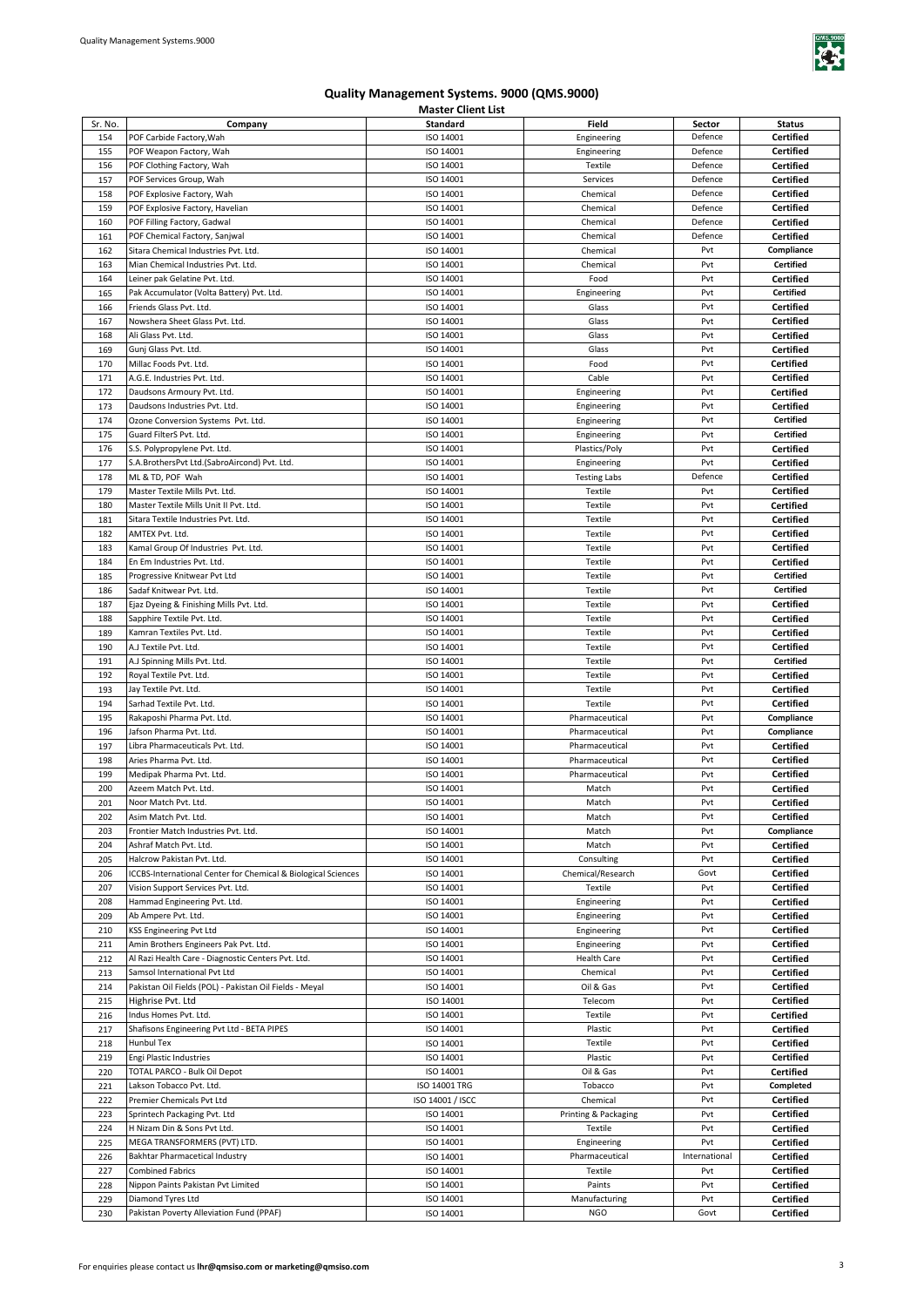

| Sr. No.    | Company                                                                    | Standard                                                 | Field                | Sector     | <b>Status</b>          |
|------------|----------------------------------------------------------------------------|----------------------------------------------------------|----------------------|------------|------------------------|
| 231        | Bin Rasheed Colors & Chemicals Pvt Ltd                                     | ISO 14001                                                | Chemicals            | Pvt        | <b>Certified</b>       |
|            |                                                                            |                                                          |                      |            |                        |
| 232        | International Center for Chemical Sciences-ICCS                            | OHSAS 18001                                              | Chemical/Research    | Govt       | Certified              |
| 233        | Hammad Engineering Pvt. Ltd.                                               | OHSAS 18001                                              | Engineering          | Pvt        | <b>Certified</b>       |
| 234        | Ab Ampere Pvt. Ltd.                                                        | OHSAS 18001                                              | Engineering          | Pvt        | Certified              |
| 235        | KSS Engineering Pvt Ltd                                                    | OHSAS 18001                                              | Engineering          | Pvt        | Certified              |
| 236        | Amin Brothers Engineers Pak Pvt. Ltd.                                      | OHSAS 18001                                              | Engineering          | Pvt        | Certified              |
| 237        | Pakistan Oil Fields (POL) -Balkassar Field                                 | OHSAS 18001                                              | Oil & Gas            | Pvt        | Certified              |
| 238        | Pakistan Oil Fields (POL) - Meyal Field                                    | OHSAS 18001                                              | Oil & Gas            | Pvt        | <b>Certified</b>       |
| 239        | Pakistan Oil Fields (POL) - Pakistan Oil Fields - Khaur                    | OHSAS 18001                                              | Oil & Gas            | Pvt        | <b>Certified</b>       |
|            |                                                                            |                                                          |                      | Pvt        |                        |
| 240        | Highrise Pvt. Ltd                                                          | OHSAS 18001                                              | Telecom              |            | <b>Certified</b>       |
| 241        | Sprintech Packaging Pvt. Ltd                                               | OHSAS 18001                                              | Printing & Packaging | Pvt        | <b>Certified</b>       |
| 242        | Premier Industrial Chemicals Mfg Pvt Ltd                                   | OHSAS 18001                                              | Chemical             | Pvt        | <b>Certified</b>       |
| 243        | MEGA TRANSFORMERS (PVT) LTD.                                               | OHSAS 18001                                              | Engineering          | Pvt        | <b>Certified</b>       |
| 244        | Nippon Paints Pakistan Pvt Limited                                         | OHSAS 18001                                              | Paints               | Pvt        | <b>Certified</b>       |
| 245        | <b>Combined Fabrics</b>                                                    | OHSAS 18001                                              | Textile              | Pvt        | <b>Certified</b>       |
| 246        | Diamond Tyres Ltd                                                          | OHSAS 18001                                              | Manufacturing        | Pvt        | <b>Certified</b>       |
| 247        | Bin Rasheed Colors & Chemicals Pvt Ltd                                     | OHSAS 18001                                              | Chemicals            | Pvt        | <b>Certified</b>       |
| 248        | Micro Tech                                                                 | <b>HSE TRG</b>                                           | Engineering          | Pvt        | Completed              |
| 249        | Ab Ampere Pvt. Ltd.                                                        | <b>HSE TRG</b>                                           | Engineering          | Pvt        | Completed              |
| 250        | Transfab                                                                   | <b>HSE TRG</b>                                           | Engineering          | Pvt        | Completed              |
|            |                                                                            | HSE TRG                                                  |                      | Pvt        |                        |
| 251        | <b>SB Electronics</b>                                                      |                                                          | Engineering          |            | Completed              |
| 252        | POF, Wah                                                                   | HSE TRG                                                  | Engineering          | Defence    | Certified              |
| 253        | PEPCO                                                                      | HSE TRG                                                  | Engineering          | Govt       | Completed              |
| 254        | Millac Foods Pvt. Ltd.                                                     | ISO 22001                                                | Food                 | Pvt        | Certified              |
| 255        | Rehmat Flour Mill Pvt. Ltd.                                                | ISO 22001                                                | Food/ Flour Mill     | Pvt        | <b>Certified</b>       |
| 256        | M. E Foods Pvt. Ltd.                                                       | ISO 22001                                                | Food                 | Pvt        | Certified              |
| 257        | Foodex Corp LLC                                                            | ISO 22001                                                | Food/ Packaging      | Pvt        | Certified              |
| 258        | <b>United Foods</b>                                                        | ISO 22001                                                | Food/ Packaging      | Pvt        | Certified              |
| 259        | <b>Imperial Dairies</b>                                                    | ISO 22001                                                | Food / Beverages     | Pvt        | Certified              |
| 260        | Qarshi Industries Pvt Ltd                                                  | ISO 22001                                                |                      | Pvt        | <b>Certified</b>       |
|            |                                                                            |                                                          | Food / Beverages     |            |                        |
| 261        | Pak Tech Pvt Ltd                                                           | ISO/ FSSC 22001                                          | Food/ Packaging      | Pvt        | <b>Certified</b>       |
| 262        | Fauji Corn Complex Pvt. Ltd.                                               | ISO 22001                                                | Food/ Procesing      | Pvt        | <b>Certified</b>       |
| 263        | New Fuji Food Indus Pvt. Ltd.                                              | ISO 22001                                                | Food                 | Pvt        | Certified              |
| 264        | Nobel Foods LLC                                                            | ISO 22001                                                | Food / Packaging     | Pvt        | <b>Certified</b>       |
| 265        | Ologh Beg Food Pvt. Ltd.                                                   | ISO 22001                                                | Food                 | Pvt        | <b>Certified</b>       |
| 266        | Sprintech Packaging Pvt. Ltd                                               | ISO 22001                                                | Printing & Packaging | Pvt        | <b>Certified</b>       |
| 267        | Al Hafiz Crystoplast                                                       | ISO 22001                                                | Food/ Packaging      | Pvt        | <b>Certified</b>       |
| 268        | Premier Chemicals (Food)                                                   | ISO 22001                                                | Food                 | Pvt        | <b>Certified</b>       |
|            |                                                                            |                                                          |                      |            |                        |
|            |                                                                            |                                                          |                      |            |                        |
| 269        | <b>Premier Foods</b>                                                       | <b>Suppliers Guiding Principles -</b>                    | Food / Dairy         | Pvt        | Certified              |
| 270        | Coral Enterprises Ltd.                                                     | ISO 22001                                                | Food                 | Pvt        | Certified              |
| 271        | Al Hafiz Crystoplast                                                       | ISO/ FSSC 22001                                          | Food/ Packaging      | Pvt        | <b>Certified</b>       |
| 272        | Unipet Pvt. Ltd.                                                           | HALAL PS 3733                                            | Printing & Packaging | Pvt        | <b>Certified</b>       |
| 273        | Master Textile Mills Pvt. Ltd.                                             | SA 8000 / Compliances                                    | Textile              | Pvt        | <b>Certified</b>       |
| 274        | Ejaz Dyeing & Finishing Mills Pvt. Ltd.                                    | SA 8000 / Compliances                                    | Textile              | Pvt        | Certified              |
| 275        | <b>Hunbul Tex</b>                                                          | SA 8000 / Compliances                                    | Textile              | Pvt        | Completed              |
| 276        | Naveena Group Of Industries Pvt. Ltd.                                      | SA 8000 / Compliances                                    | Textile              | Pvt        | Compliance             |
| 277        | Gulshan Weaving Mills Pvt. Ltd.                                            | SA 8000 / Compliances                                    | Textile              | Pvt        | <b>Certified</b>       |
| 278        | Indus Homes Pvt. Ltd.                                                      | SA 8000 / Compliances                                    | Textile              | Pvt        | <b>Certified</b>       |
| 279        | AMTEX Pvt. Ltd.                                                            | SA 8000 / Compliances                                    | Textile              | Pvt        | <b>Certified</b>       |
|            | Kamran Textiles Pvt. Ltd.                                                  |                                                          |                      |            |                        |
| 280        |                                                                            | SA 8000 / Compliances                                    | Textile              | Pvt        | <b>Certified</b>       |
| 281        | Sitara Textile Industries Pvt. Ltd.                                        | SA 8000 / Compliances                                    | Textile              | Pvt        | <b>Certified</b>       |
| 282        | Sapphire Textile Pvt. Ltd.                                                 | SA 8000 / Compliances                                    | Textile              | Pvt        | <b>Certified</b>       |
| 283        | Khawaja Cotton Industry Pvt. Ltd.                                          | SA 8000 / Compliances                                    | Textile              | Pvt        | <b>Certified</b>       |
| 284        | Immi Garments Pvt. Ltd.                                                    | SA 8000 / Compliances                                    | Textile              | Pvt        | Certified              |
| 285        | Minds Creation Pvt. Ltd.                                                   | SA 8000 / Compliances                                    | Textile              | Pvt        | <b>Certified</b>       |
| 286        | Towellers Pvt. Ltd.                                                        | SA 8000 / Compliances                                    | Textile              | Pvt        | <b>Certified</b>       |
| 287        | Towellers Village Pvt. Ltd.                                                | SA 8000 / Compliances                                    | Textile              | Pvt        | <b>Certified</b>       |
| 288        | Colony Textile Mill Pvt. Ltd.                                              | SA 8000 / Compliances                                    | Textile              | Pvt        | <b>Certified</b>       |
| 289        | Gulf Nishat Apparel Pvt. Ltd.                                              | SA 8000 / Compliances                                    | Textile              | Pvt        | <b>Certified</b>       |
|            | Gulshan Weaving Mills Pvt. Ltd.                                            | SA 8000 / Compliances                                    |                      | Pvt        |                        |
| 290        |                                                                            | SA 8000 / Compliances                                    | Textile              |            | <b>Certified</b>       |
| 291        | Pensy Garments Pvt. Ltd.                                                   |                                                          | Textile              | Pvt        | <b>Certified</b>       |
| 292        | Ambition Apparel Pvt. Ltd.                                                 | SA 8000 / Compliances                                    | Textile              | Pvt        | <b>Certified</b>       |
| 293        | Rustam Towel Private Pvt. Ltd.                                             | SA 8000 / Compliances                                    | Textile              | Pvt        | Compliance             |
| 294        | S H Steel Mills Pvt. Ltd.                                                  | SA 8000 / Compliances                                    | Steel                | Pvt        | Closed                 |
| 295        | WOODCO Furniture Pvt. Ltd.                                                 | SA 8000 / Compliances                                    | Furniture            | Pvt        | Closed                 |
| 296        | Paramount Pharmaceuticals Pvt. Ltd.                                        | SA 8000 / Compliances                                    | Pharmaceutical       | Pvt        | Closed                 |
| 297        | B.K Saadaan Pvt. Ltd.                                                      | SA 8000 / Compliances                                    | Textile              | Pvt        | Compliance             |
| 298        | AMTEX Pvt. Ltd.                                                            | <b>WRAP/Compliances</b>                                  | Textile              | Pvt        | <b>Certified</b>       |
| 299        | U.S. Apparel and Textiles (all units i.e. US 1, US 2, US 3) Pvt.           | <b>WRAP/Compliances</b>                                  | Textile              | Pvt        | <b>Certified</b>       |
| 300        | Pentagon International Pvt. Ltd.                                           | <b>WRAP/Compliances</b>                                  | Textile              | Pvt        | Completed              |
| 301        | Indus Homes Pvt. Ltd.                                                      | <b>WRAP/Compliances</b>                                  | Textile              | Pvt        | <b>Certified</b>       |
|            |                                                                            |                                                          |                      | Pvt        |                        |
| 302        | Master Textile Mills Pvt. Ltd.                                             | <b>WRAP/Compliances</b>                                  | Textile              |            | <b>Certified</b>       |
| 303        | Ejaz Dyeing & Finishing Mills Pvt. Ltd.                                    | <b>WRAP/Compliances</b>                                  | Textile              | Pvt        | <b>Certified</b>       |
| 304        | En Em Industries Pvt. Ltd.                                                 | Foreign Buyers Compliances                               | Textile              | Pvt        | <b>Certified</b>       |
| 305        | Paramount Spinning Mills Pvt. Ltd.                                         | Foreign Buyers Compliances                               | Textile              | Pvt        | <b>Certified</b>       |
| 306<br>307 | Sarena Industries & Embroidery Mills Pvt Ltd<br>Sapphire Textile Pvt. Ltd. | Foreign Buyers Compliances<br>Foreign Buyers Compliances | Textile<br>Textile   | Pvt<br>Pvt | Certified<br>Certified |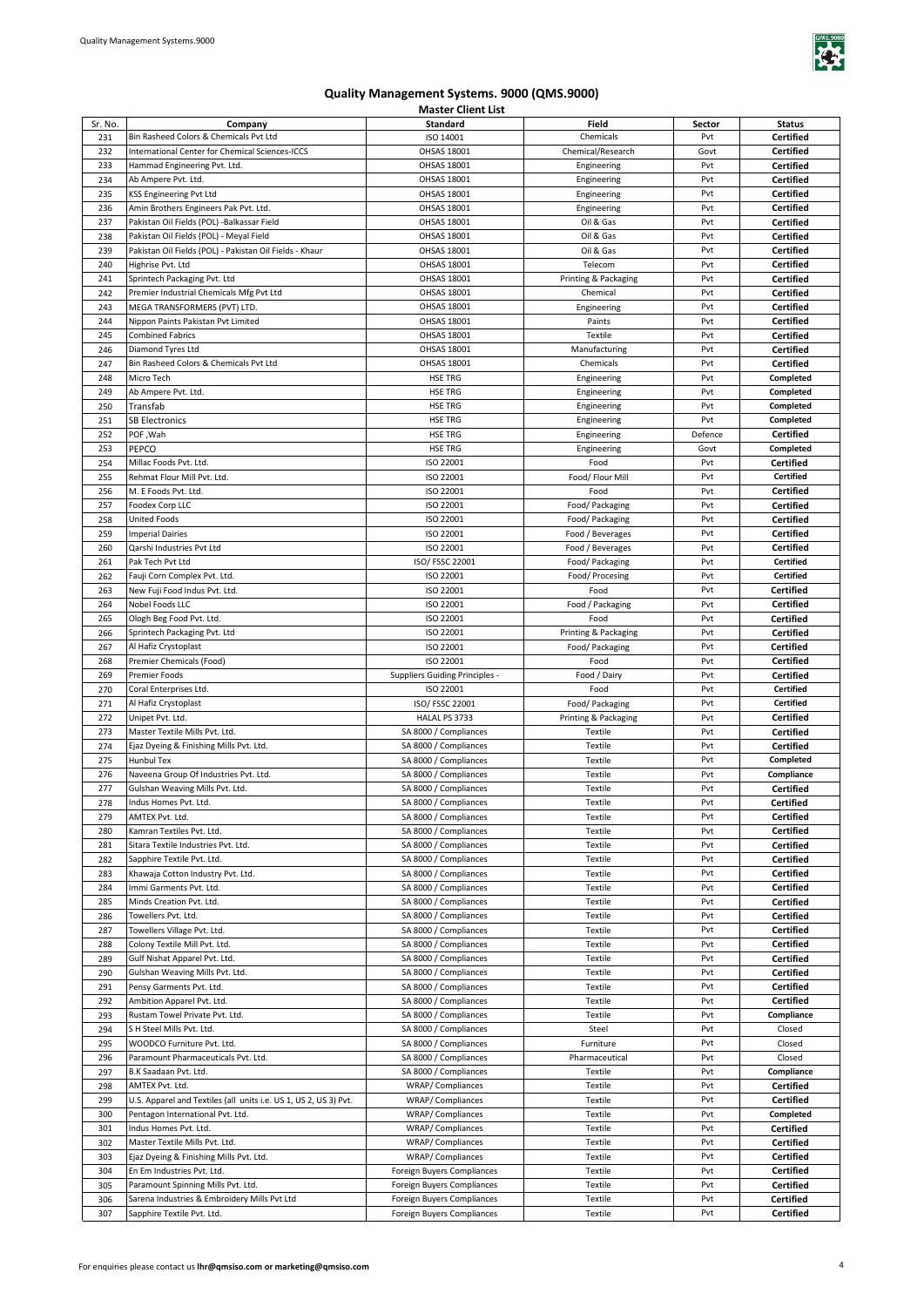

| Sr. No. | Company                                             | <b>Standard</b>                 | Field                              | Sector  | <b>Status</b>    |
|---------|-----------------------------------------------------|---------------------------------|------------------------------------|---------|------------------|
| 308     | Kamal Group Of Industries Pvt. Ltd.                 | Foreign Buyers Compliances      | Textile                            | Pvt     | <b>Certified</b> |
| 309     | Sitara Textile Industries Pvt. Ltd.                 |                                 | Textile                            | Pvt     | <b>Certified</b> |
|         |                                                     | Foreign Buyers Compliances      |                                    |         |                  |
| 310     | Progressive Knitwear Pvt. Ltd.                      | Foreign Buyers Compliances      | Textile                            | Pvt     | <b>Certified</b> |
| 311     | New Kings Packages Pvt Ltd                          | Foreign Buyers Compliances      | Printing & Packaging               | Pvt     | <b>Certified</b> |
| 312     | Hasco Textile Pvt. Ltd.                             | Oeko-Tex                        | Textile                            | Pvt     | <b>Certified</b> |
| 313     | Magna Textile Pvt. Ltd.                             | Oeko-Tex                        | Textile                            | Pvt     | <b>Certified</b> |
|         |                                                     |                                 |                                    |         |                  |
| 314     | Wazir Fabrics Pvt. Ltd.                             | Oeko-Tex                        | Textile                            | Pvt     | <b>Certified</b> |
| 315     | Metro Textile Sourcing Pvt. Ltd.                    | Oeko-Tex                        | Textile                            | Pvt     | <b>Certified</b> |
| 316     | Trim World Textile Pvt. Ltd.                        | Oeko-Tex                        | Textile                            | Pvt     | Certified        |
| 317     | Indus Homes Pvt. Ltd.                               | Oeko-Tex                        | Textile                            | Pvt     | <b>Certified</b> |
|         |                                                     |                                 |                                    |         |                  |
| 318     | Samin Textiles Pvt. Ltd.                            | Oeko-Tex                        | Textile                            | Pvt     | Certified        |
| 319     | Sarena Industries & Embroidery Mills Pvt Ltd        | Oeko-Tex                        | Textile                            | Pvt     | Certified        |
| 320     | Metro Textile Sourcing Pvt. Ltd.                    | Oeko-Tex                        | Textile                            | Pvt     | <b>Certified</b> |
| 321     | Qarshi Industries Pvt Ltd                           | Foreign Buyers Compliances      | Supply Chain, Responsible Sourcing | Pvt     | Completed        |
| 322     | <b>CAP TEX</b>                                      |                                 |                                    | Pvt     |                  |
|         |                                                     | Foreign Buyers Compliances      | Textile                            |         | <b>Certified</b> |
| 323     | Nisar Spinning Mills Pvt. Ltd.                      | GOTS / CTPAT/ Compliances       | Textile                            | Pvt     | Certified        |
| 324     | Indus Homes Pvt. Ltd.                               | GOTS / CTPAT/ Compliances       | Textile                            | Pvt     | Certified        |
| 325     | Prepac Engineering Pvt. Ltd. (03 Products)          | <b>CE Mark</b>                  | Engineering                        | Pvt     | Certified        |
| 326     | Neway Automobile Industries Pvt. Ltd. (02 Products) |                                 | Automotive                         | Pvt     | Compliance       |
|         |                                                     | CE Mark                         |                                    |         |                  |
| 327     | PAC Kamra (07 Products)                             | <b>CE Mark</b>                  | Engineering                        | Govt    | <b>Certified</b> |
| 328     | National Engineering Complex (06 Items)             | CE Mark                         | Engineering                        | Govt    | <b>Certified</b> |
| 329     | POF -Wah (08 Products)                              | <b>CE Mark</b>                  | Engineering                        | Govt    | Certified        |
| 330     | Daud Engineering (04 Products)                      |                                 | Engineering                        | Pvt     | <b>Certified</b> |
|         |                                                     | <b>CE Mark</b>                  |                                    |         |                  |
| 331     | Crystal Corporation (02 Products)                   | CE Mark                         | Electronics                        | Pvt     | <b>Certified</b> |
| 332     | UB Associates (04 Products)                         | CE Mark                         | Misc                               | Pvt     | <b>Certified</b> |
| 333     | Pak Precise Pvt. Ltd (01 Product)                   | CE Mark                         | Engineering                        | Pvt     | <b>Certified</b> |
| 334     | Chinniot Tex tile Mills Pvt. Ltd.                   | <b>Energy Conservation</b>      | Textile                            | Pvt     | Compliance       |
|         |                                                     |                                 |                                    |         |                  |
| 335     | Sarhad Textile Pvt. Ltd.                            | <b>Energy Conservation</b>      | Textile                            | Pvt     | Compliance       |
| 336     | A.J Spinning Mills Pvt. Ltd.                        | <b>Energy Conservation</b>      | Textile                            | Pvt     | Compliance       |
| 337     | Royal Textile Pvt. Ltd.                             | <b>Energy Conservation</b>      | Textile                            | Pvt     | Compliance       |
| 338     | Azgard-9 Limited                                    | <b>Energy Conservation</b>      | Textile                            | Pvt     | Compliance       |
|         |                                                     |                                 |                                    |         |                  |
| 339     | Guard Filters Pvt. Ltd.                             | <b>TQM</b>                      | Engineering                        | Pvt     | Compliance       |
| 340     | TAQ Logistics Group Pvt. Ltd.                       | <b>TQM</b>                      | Logistics                          | Pvt     | Compliance       |
| 341     | Shoe Line International Pvt. Ltd.                   | Organization Development        | Leather                            | Pvt     | Completed        |
| 342     | TAQ Logistics Group Pvt. Ltd.                       | Organization Development        | Logistics                          | Pvt     | Completed        |
|         |                                                     |                                 |                                    | Pvt     |                  |
| 343     | Guard Filters Pvt. Ltd.                             | <b>Organization Development</b> | Engineering                        |         | Completed        |
| 344     | Al Makkah Printing Pvt. Ltd.                        | Organization Development        | Printing & Packaging               | Pvt     | Completed        |
| 345     | Ejaz Dyeing & Finishing Mills Pvt. Ltd.             | <b>Organization Development</b> | Textile                            | Pvt     | Completed        |
| 346     | Denim Clothing Company Pvt. Ltd.                    | Organization Development        | Textile                            | Pvt     | Completed        |
| 347     | Malik Denim Pvt. Ltd.                               | <b>Organization Development</b> | Textile                            | Pvt     | Completed        |
|         |                                                     |                                 |                                    |         |                  |
| 348     | Ambition Apparel Pvt. Ltd.                          | <b>Organization Development</b> | Textile                            | Pvt     | Completed        |
| 349     | International Center for Chemical Sciences-ICCS     | Organization Development        | Chemical/Research                  | Govt    | Completed        |
| 350     | Rehmat Flour Mill Pvt. Ltd.                         | ISO 22001                       | Food                               | Pvt     | Compliance       |
| 351     | Petal Engineering Pvt. Ltd.                         | Organization Development        | Engineering                        | Pvt     | Completed        |
|         |                                                     |                                 |                                    |         |                  |
| 352     | Unipet Pvt. Ltd.                                    | Organization Development        | Plastics/Pet                       | Pvt     | Completed        |
| 353     | Haji Noor Engineering Pvt. Ltd.                     | <b>Organization Development</b> | Engineering                        | Pvt     | Completed        |
| 354     | Briter Engineering Pvt. Ltd.                        | <b>Organization Development</b> | Engineering                        | Pvt     | Completed        |
| 355     | <b>CAP TEX</b>                                      | <b>Organization Development</b> | Textile                            | Pvt     | Compliance       |
|         |                                                     |                                 |                                    |         |                  |
| 356     | Road Research & Material Testing Institute-GOPb     | ISO 9001                        | Engineering                        | Govt    | Certified        |
| 357     | Veterinary Research Institute VRI                   | ISO 9001                        | Medical                            | Govt    | Certified        |
| 358     | Building Research Station- GOPb                     | ISO 9001                        | Engineering                        | Govt    | Certified        |
| 359     | Chief Engineer Dept. Building- GOPb                 | ISO 9001                        | Engineering                        | Govt    | <b>Certified</b> |
|         | Chief Engineer Dept.Highways-GOPb                   |                                 | Engineering                        |         | <b>Certified</b> |
| 360     |                                                     | ISO 9001                        |                                    | Govt    |                  |
| 361     | Mobilink Engineering Dept Pvt. Ltd.                 | ISO 9001                        | Telecom                            | Pvt     | Certified        |
| 362     | Mobilink Customer Service Dept Pvt. Ltd.            | ISO 9001                        | Telecom                            | Pvt     | Certified        |
| 363     | Mobilink Billing Dept Pvt. Ltd.                     | ISO 9001                        | Telecom                            | Pvt     | Certified        |
| 364     | Pakistan Navy War College                           | ISO 9001                        | Education                          | Defence | <b>Certified</b> |
|         |                                                     |                                 |                                    |         |                  |
| 365     | H.E.J Research Institute                            | ISO 9001                        | <b>Testing Labs</b>                | Govt    | <b>Certified</b> |
| 366     | OGDCL                                               | ISO 9001                        | Oil & Gas                          | Govt    | <b>Certified</b> |
| 367     | Express Movers Pvt. Ltd.                            | ISO 9001                        | Logistics                          | Pvt     | <b>Certified</b> |
| 368     | Free Line Movers Pvt. Ltd.                          | ISO 9001                        | Logistics                          | Pvt     | <b>Certified</b> |
|         | United Rubber Pvt. Ltd.                             | ISO 9001                        | Rubber                             | Pvt     |                  |
| 369     |                                                     |                                 |                                    |         | <b>Certified</b> |
| 370     | Pakistan Belting Pvt. Ltd.                          | ISO 9001                        | Rubber                             | Pvt     | Certified        |
| 371     | Chawla Rubber & Plastic Industries Pvt. Ltd.        | ISO 9001                        | Rubber                             | Pvt     | Certified        |
| 372     | City Development & Municipal Dept Govt of NWFP      | ISO 9001                        | Local Govt                         | Govt    | Certified        |
| 373     | Norvac Petroleum Pvt. Ltd.                          | ISO 9001                        | Oil & Gas                          | Pvt     | <b>Certified</b> |
|         |                                                     |                                 |                                    |         |                  |
| 374     | Euro Foods Pvt. Ltd.                                | ISO 9001                        | Food                               | Pvt     | <b>Certified</b> |
| 375     | M. E Foods Pvt. Ltd.                                | ISO 9001                        | Food                               | Pvt     | <b>Certified</b> |
| 376     | Millac Foods Pvt. Ltd.                              | ISO 9001                        | Food                               | Pvt     | <b>Certified</b> |
| 377     | POF M.G. Factory, Gadwal                            | ISO 9001                        | Engineering                        | Defence | <b>Certified</b> |
|         |                                                     |                                 |                                    |         |                  |
| 378     | POF SAA Factory, Wah                                | ISO 9001                        | Engineering                        | Defence | Certified        |
| 379     | POF Brass Mill Factory, Wah                         | ISO 9001                        | Engineering                        | Defence | Certified        |
| 380     | POF AA Factory, Wah                                 | ISO 9001                        | Engineering                        | Defence | <b>Certified</b> |
| 381     | POF ML & TD, Wah                                    | ISO 9001                        | <b>Testing Labs</b>                | Defence | <b>Certified</b> |
|         |                                                     |                                 |                                    | Defence |                  |
| 382     | POF Ammunition Factory, Wah                         | ISO 9001                        | Engineering                        |         | <b>Certified</b> |
| 383     | POF Carbide Factory, Wah                            | ISO 9001                        | Engineering                        | Defence | <b>Certified</b> |
| 384     | POF Weapon Factory, Wah                             | ISO 9001                        | Engineering                        | Defence | <b>Certified</b> |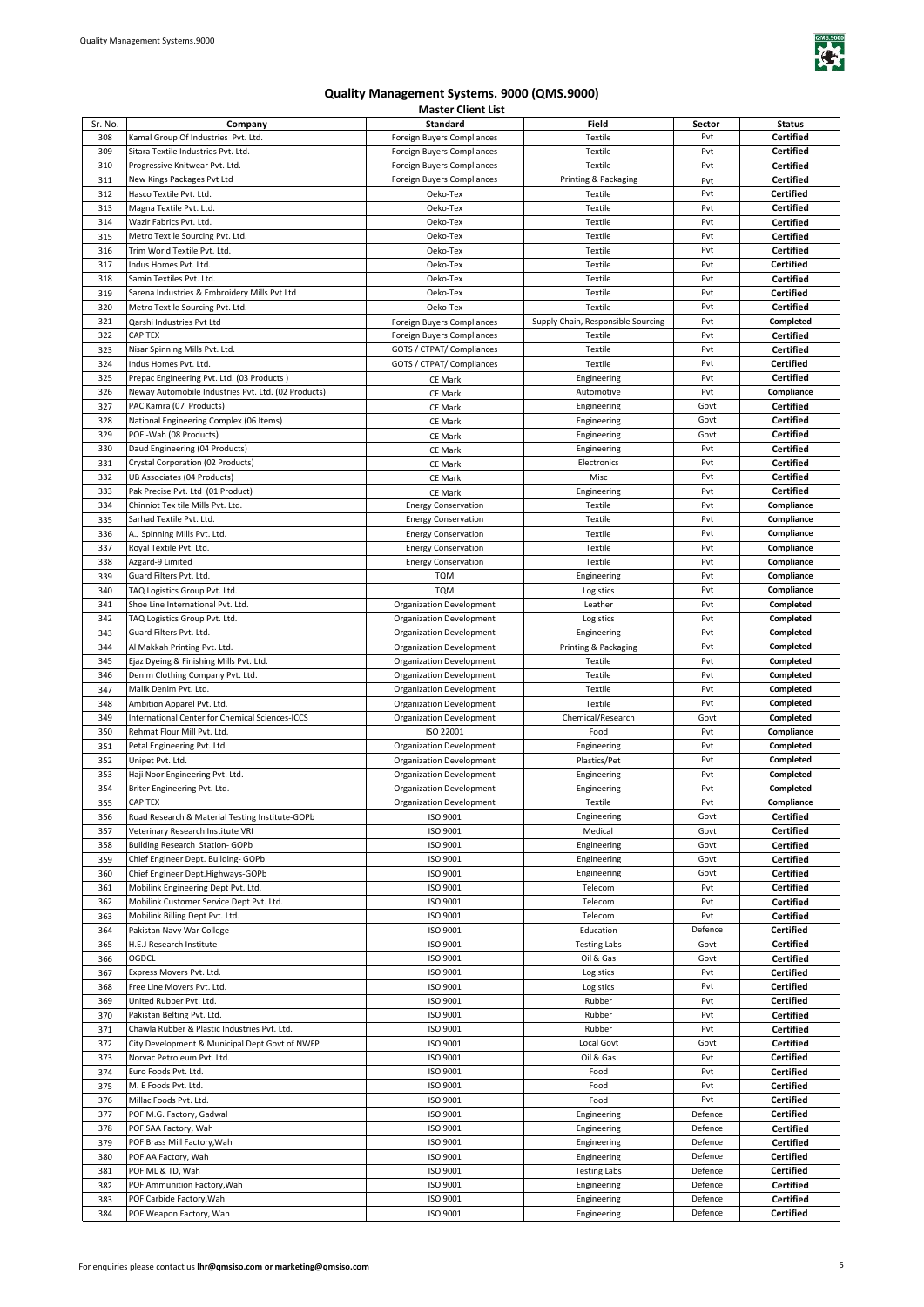

| Sr. No. | Company                                 | Standard       | <b>Field</b>   | Sector  | <b>Status</b>    |
|---------|-----------------------------------------|----------------|----------------|---------|------------------|
|         | POF Clothing Factory, Wah               | ISO 9001       | Textile        | Defence |                  |
| 385     |                                         |                |                |         | Certified        |
| 386     | POF Services Group, Wah                 | ISO 9001       | Services       | Defence | <b>Certified</b> |
| 387     | Universal Chemicals Pvt Ltd             | ISO 9001       | Chemical       | Pvt     | Certified        |
| 388     | POF Explosive Factory, Wah              | ISO 9001       | Chemical       | Defence | Certified        |
| 389     | POF Filling Factory, Gadwal             | ISO 9001       | Chemical       | Defence | <b>Certified</b> |
|         |                                         |                |                |         |                  |
| 390     | POF Chemical Factory, Sanjwal           | ISO 9001       | Chemical       | Defence | Certified        |
| 391     | POF Explosive Factory, Havelian         | ISO 9001       | Chemical       | Defence | Certified        |
| 392     | Shalimar Polymer Industries Pvt. Ltd.   | ISO 9001       | Chemical       | Pvt     | Certified        |
| 393     | Glow Pak International Pvt. Ltd.        | ISO 9001       | Engineering    | Pvt     | Certified        |
|         |                                         |                |                |         |                  |
| 394     | Sitara Textile Industries Pvt. Ltd.     | ISO 9001       | Textile        | Pvt     | Certified        |
| 395     | Master Textile Mills Pvt. Ltd.          | ISO 9001       | Textile        | Pvt     | Certified        |
| 396     | Ejaz Dyeing & Finishing Mills Pvt. Ltd. | ISO 9001       | Textile        | Pvt     | <b>Certified</b> |
| 397     | Sapphire Textile Pvt. Ltd.              | ISO 9001       | Textile        | Pvt     | <b>Certified</b> |
|         | <b>Hunbul Tex</b>                       | ISO 9001       |                | Pvt     |                  |
| 398     |                                         |                | Textile        |         | <b>Certified</b> |
| 399     | Royal Textile Mills Pvt. Ltd.           | ISO 9001       | Textile        | Pvt     | <b>Certified</b> |
| 400     | Zam Cottons Pvt. Ltd.                   | ISO 9001       | Textile        | Pvt     | <b>Certified</b> |
| 401     | Khyber Spinning Mills Pvt. Ltd.         | ISO 9001       | Textile        | Pvt     | <b>Certified</b> |
| 402     | Wazir Fabrics Pvt. Ltd.                 | ISO 9001       | Textile        | Pvt     | Certified        |
|         |                                         |                |                |         |                  |
| 403     | SNS International Pvt. Ltd.             | ISO 9001       | Textile        | Pvt     | <b>Certified</b> |
| 404     | Five Star Textile Pvt. Ltd.             | ISO 9001       | Textile        | Pvt     | <b>Certified</b> |
| 405     | A.J Textile Mills Pvt. Ltd.             | ISO 9001       | Textile        | Pvt     | <b>Certified</b> |
| 406     | A.J Spinning Mills Pvt. Ltd.            | ISO 9001       | Textile        | Pvt     | <b>Certified</b> |
| 407     | Jay Textile Pvt. Ltd.                   | ISO 9001       | Textile        | Pvt     | <b>Certified</b> |
|         |                                         |                |                |         |                  |
| 408     | Sadaf Knitwear Pvt. Ltd.                | ISO 9001       | Textile        | Pvt     | Certified        |
| 409     | Progressive Knitwear Pvt. Ltd.          | ISO 9001       | Textile        | Pvt     | <b>Certified</b> |
| 410     | Pentagon International Pvt. Ltd.        | ISO 9001       | Textile        | Pvt     | Certified        |
| 411     | Sarhad Textile Pvt. Ltd.                | ISO 9001       | Textile        | Pvt     | Certified        |
|         |                                         |                |                |         |                  |
| 412     | Kohat Textile Mills Pvt. Ltd.           | ISO 9001       | Textile        | Pvt     | Certified        |
| 413     | A.G. Apparels Pvt. Ltd.                 | ISO 9001       | Textile        | Pvt     | Certified        |
| 414     | Best Exports Pvt. Ltd.                  | ISO 9001       | Textile        | Pvt     | Certified        |
| 415     | Paramount Spinning Mills Pvt. Ltd.      | ISO 9001       | Textile        | Pvt     | Certified        |
|         |                                         |                |                | Pvt     |                  |
| 416     | Ambition Apparel Pvt. Ltd.              | ISO 9001       | Textile        |         | Certified        |
| 417     | Metro Textile Sourcing Pvt. Ltd.        | ISO 9001       | Textile        | Pvt     | Certified        |
| 418     | Trim World Pvt. Ltd.                    | ISO 9001       | Textile        | Pvt     | <b>Certified</b> |
| 419     | N T Industries Pvt. Ltd.                | ISO 9001       | Textile        | Pvt     | <b>Certified</b> |
| 420     | Lakson Tobacco Pvt. Ltd.                | ISO 9001 (TRG) | Tobacco        | Pvt     | Completed        |
|         |                                         |                |                |         |                  |
| 421     | Friends Glass Pvt. Ltd.                 | ISO 9001       | Glass          | Pvt     | Certified        |
| 422     | Nowshera Sheet Glass Pvt. Ltd.          | ISO 9001       | Glass          | Pvt     | <b>Certified</b> |
| 423     | Gunj Glass Pvt. Ltd.                    | ISO 9001       | Glass          | Pvt     | <b>Certified</b> |
| 424     | Ali Glass Pvt. Ltd.                     | ISO 9001       | Glass          | Pvt     | <b>Certified</b> |
|         |                                         |                |                |         |                  |
| 425     | A.G.E. Industries Pvt. Ltd.             | ISO 9001       | Cable          | Pvt     | <b>Certified</b> |
| 426     | Sunny Cables Pvt. Ltd.                  | ISO 9001       | Cable          | Pvt     | <b>Certified</b> |
| 427     | Master Paints Pvt. Ltd.                 | ISO 9001       | Paints         | Pvt     | <b>Certified</b> |
| 428     | Medipak Pharma Pvt. Ltd.                | ISO 9001       | Pharmaceutical | Pvt     | <b>Certified</b> |
| 429     | Perfect Pharmaceutical Pvt. Ltd.        | ISO 9001       | Pharmaceutical | Pvt     | Closed           |
|         |                                         |                |                |         |                  |
| 430     | Libra Pharmaceutical Pvt. Ltd.          | ISO 9001       | Pharmaceutical | Pvt     | Certified        |
| 431     | Aries Pharma Pvt. Ltd.                  | ISO 9001       | Pharmaceutical | Pvt     | <b>Certified</b> |
| 432     | Bryon Pharmaceutical Pvt. Ltd.          | ISO 9001       | Pharmaceutical | Pvt     | Certified        |
| 433     | Saydon Pharmaceutical Pvt. Ltd.         | ISO 9001       | Pharmaceutical | Pvt     | Certified        |
| 434     | Stanley Pharmaceutical Pvt. Ltd.        | ISO 9001       | Pharmaceutical | Pvt     | <b>Certified</b> |
|         |                                         |                |                |         |                  |
| 435     | Medicraft Pharmaceutical Pvt. Ltd.      | ISO 9001       | Pharmaceutical | Pvt     | Certified        |
| 436     | Dr. Raza Pharmaceutical Pvt. Ltd.       | ISO 9001       | Pharmaceutical | Pvt     | Certified        |
| 437     | Polyfine Pharmaceutical Pvt. Ltd.       | ISO 9001       | Pharmaceutical | Pvt     | Certified        |
| 438     | Rakaposhi Pharma Pvt. Ltd.              | ISO 9001       | Pharmaceutical | Pvt     | Certified        |
|         |                                         |                |                |         |                  |
| 439     | Imco Pharmaceuticals Pvt. Ltd.          | ISO 9001       | Pharmaceutical | Pvt     | <b>Certified</b> |
| 440     | Leama Chemi Pharmaceutical Pvt. Ltd.    | ISO 9001       | Pharmaceutical | Pvt     | Certified        |
| 441     | Nafar Pharmaceutical Pvt. Ltd.          | ISO 9001       | Pharmaceutical | Pvt     | Closed           |
| 442     | Medicon Pharmaceutical Pvt. Ltd.        | ISO 9001       | Pharmaceutical | Pvt     | Certified        |
| 443     | Cidex Pharmaceutical Pvt. Ltd.          | ISO 9001       | Pharmaceutical | Pvt     | Certified        |
|         |                                         |                |                |         |                  |
| 444     | Jafson Pharma Pvt. Ltd.                 | ISO 9001       | Pharmaceutical | Pvt     | Closed           |
| 445     | Osawa Pharmaceutical Pvt. Ltd.          | ISO 9001       | Pharmaceutical | Pvt     | Certified        |
| 446     | Stalwart Pharmaceutical Pvt. Ltd.       | ISO 9001       | Pharmaceutical | Pvt     | Certified        |
| 447     | Universal Pharmaceutical Pvt. Ltd.      | ISO 9001       | Pharmaceutical | Pvt     | <b>Certified</b> |
| 448     | Hassan Pharmaceutical Pvt. Ltd.         | ISO 9001       | Pharmaceutical | Pvt     | <b>Certified</b> |
|         |                                         |                |                |         |                  |
| 449     | Danish Pharmaceutical Pvt. Ltd.         | ISO 9001       | Pharmaceutical | Pvt     | Certified        |
| 450     | Nenza Pharmaceuticals Pvt. Ltd.         | ISO 9001       | Pharmaceutical | Pvt     | <b>Certified</b> |
| 451     | Danish Furniture Pvt. Ltd.              | ISO 9001       | Furniture      | Pvt     | Compliance       |
| 452     | Nobel International Pvt. Ltd.           | ISO 9001       | Furniture      | Pvt     | <b>Certified</b> |
|         |                                         |                |                |         |                  |
| 453     | Wood Masters Int Pvt. Ltd.              | ISO 9001       | Furniture      | Pvt     | Certified        |
| 454     | Mohsin Match Factory Pvt. Ltd.          | ISO 9001       | Match          | Pvt     | Certified        |
| 455     | Bilour Match Industries Pvt. Ltd.       | ISO 9001       | Match          | Pvt     | Certified        |
| 456     | Ashraf Match Pvt. Ltd.                  | ISO 9001       | Match          | Pvt     | Certified        |
| 457     | Sarhad Match Pvt. Ltd.                  | ISO 9001       | Match          | Pvt     | Certified        |
|         |                                         |                |                |         |                  |
| 458     | Alam Match Pvt. Ltd.                    | ISO 9001       | Match          | Pvt     | Certified        |
| 459     | Noor Match Pvt. Ltd.                    | ISO 9001       | Match          | Pvt     | Certified        |
| 460     | Azeem Match Pvt. Ltd.                   | ISO 9001       | Match          | Pvt     | Certified        |
| 461     | Asim Match Pvt. Ltd.                    | ISO 9001       | Match          | Pvt     | Certified        |
|         |                                         |                |                |         |                  |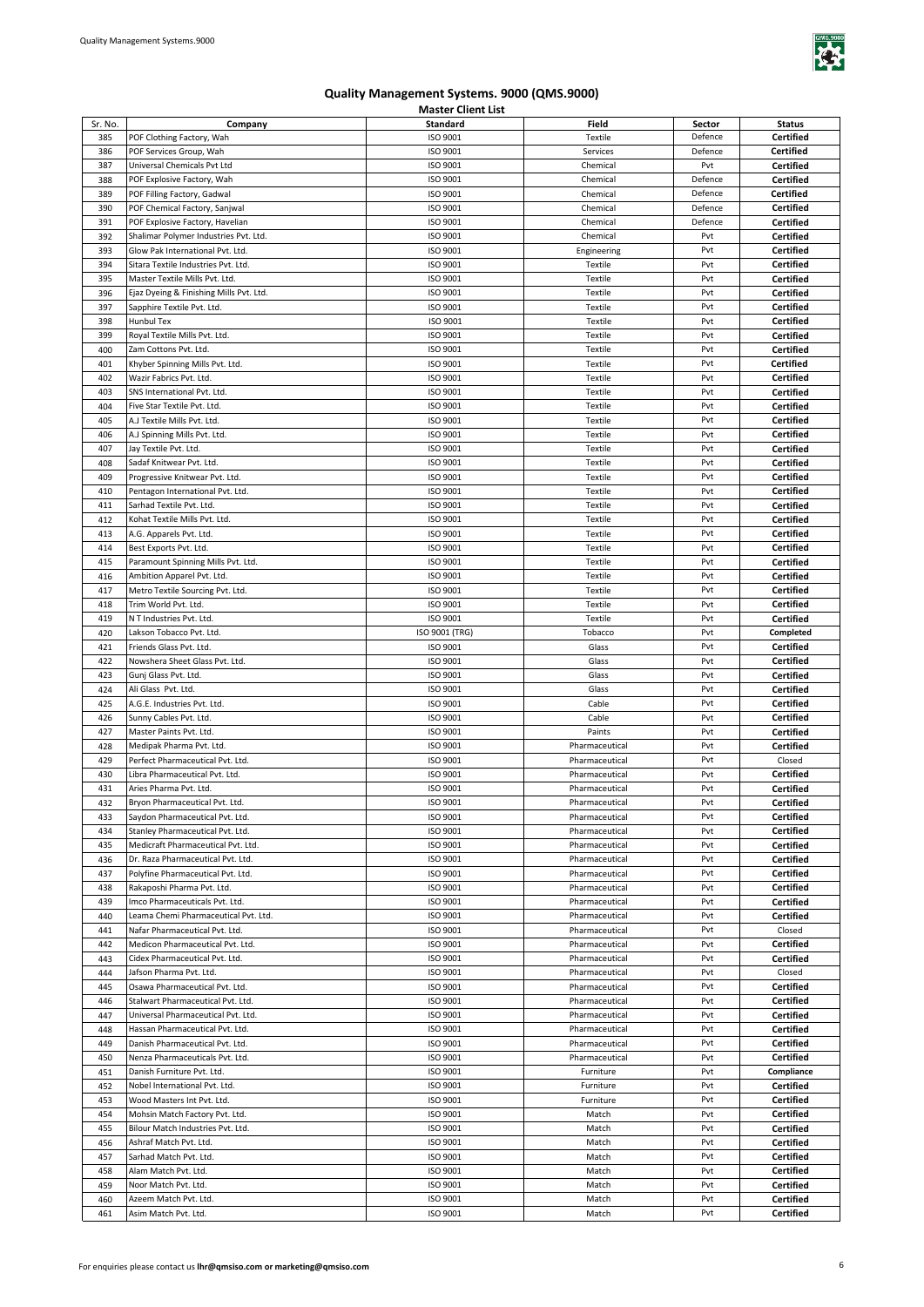

| Sr. No. | Company                              | Standard | <b>Field</b> | Sector | <b>Status</b>    |
|---------|--------------------------------------|----------|--------------|--------|------------------|
|         |                                      |          |              |        |                  |
| 462     | Frontier Match Industries Pvt. Ltd.  | ISO 9001 | Match        | Pvt    | <b>Certified</b> |
| 463     | Topstar Match Industries Pvt. Ltd.   | ISO 9001 | Match        | Pvt    | <b>Certified</b> |
| 464     | Mir Marble Pvt. Ltd.                 | ISO 9001 | Marble       | Pvt    | <b>Certified</b> |
| 465     | Hageeg Marbles Pvt. Ltd.             | ISO 9001 | Marble       | Pvt    | Compliance       |
| 466     | Master Marble Pvt. Ltd.              | ISO 9001 | Marble       | Pvt    | <b>Certified</b> |
| 467     | Sardar Chemical Industries Pvt. Ltd. | ISO 9001 | Chemical     | Pvt    | <b>Certified</b> |
| 468     | Plas Pack Pvt. Ltd.                  | ISO 9001 | Plastics/Pet | Pvt    | <b>Certified</b> |
| 469     | A.R.Impex Pvt. Ltd.                  | ISO 9001 | Plastics/Pet | Pvt    | Compliance       |
| 470     | Shiraz Industries Pvt. Ltd.          | ISO 9001 | Plastics/Pet | Pvt    | <b>Certified</b> |
| 471     | Prime Star Industries Pvt. Ltd.      | ISO 9001 | Plastics/PVC | Pvt    | <b>Certified</b> |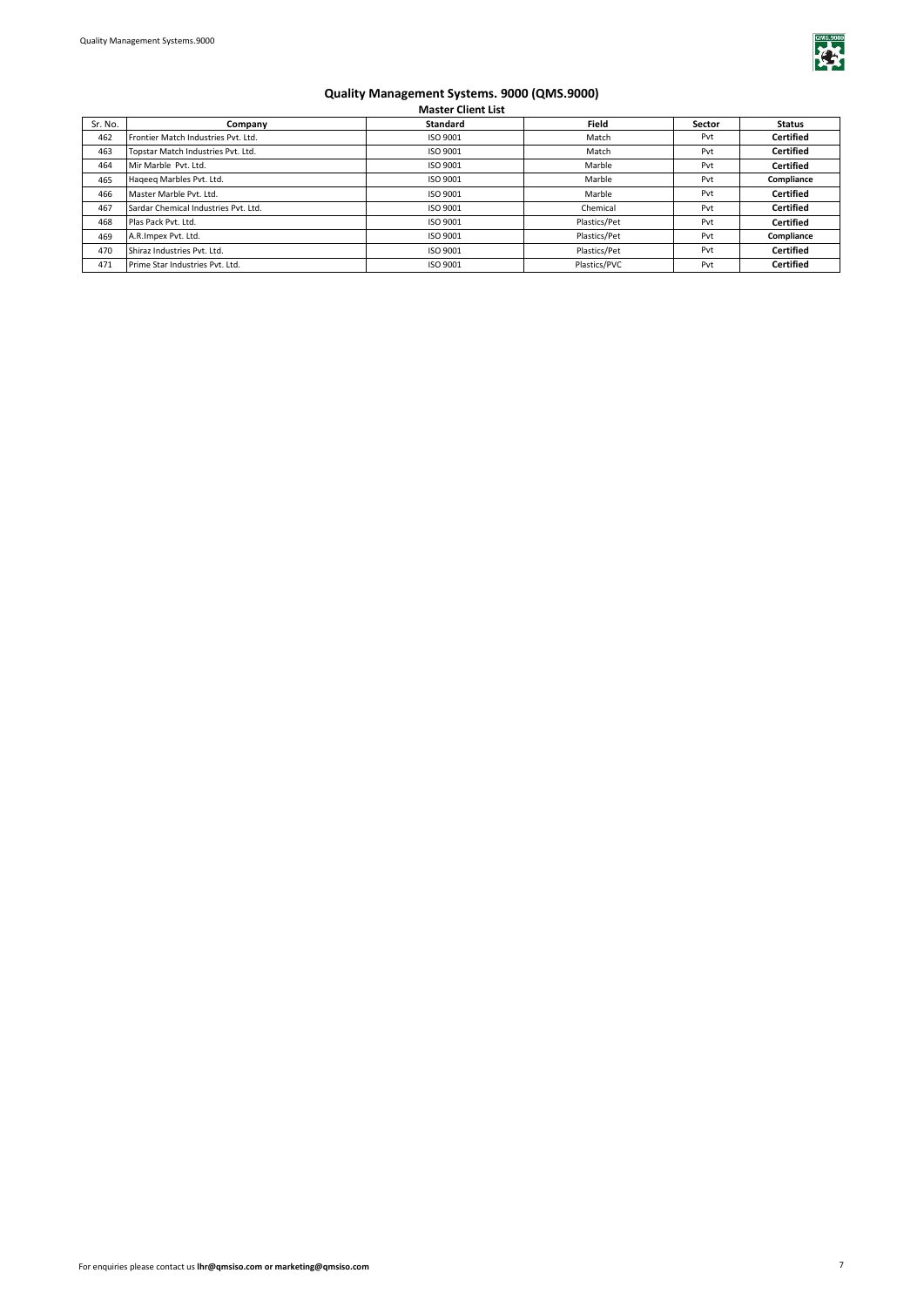

| Sr. No. | Company                                   | <b>Standard</b> | <b>Field</b>         | Sector  | <b>Status</b>    |
|---------|-------------------------------------------|-----------------|----------------------|---------|------------------|
| 472     | S.S. Polypropylene Pvt. Ltd.              | ISO 9001        | Plastics/Poly        | Pvt     | <b>Certified</b> |
| 473     | Salman Shahid Oil Co Pvt. Ltd.            | ISO 9001        | Oil & Gas            | Pvt     | <b>Certified</b> |
| 474     | Pak Printing & Packaging Pvt. Ltd.        | ISO 9001        | Printing & Packaging | Pvt     | <b>Certified</b> |
| 475     | Aymen Packages Pvt. Ltd.                  | ISO 9001        | Printing & Packaging | Pvt     | <b>Certified</b> |
|         |                                           | ISO 9001        |                      | Pvt     |                  |
| 476     | Rockwell Packaging Pvt. Ltd.              |                 | Printing & Packaging |         | <b>Certified</b> |
| 477     | Crystal Packaging & Printing Pvt. Ltd.    | ISO 9001        | Printing & Packaging | Pvt     | <b>Certified</b> |
| 478     | Security Packers Pvt. Ltd.                | ISO 9001        | Printing & Packaging | Pvt     | <b>Certified</b> |
| 479     | Pack Tech Pvt. Ltd.                       | ISO 9001        | Printing & Packaging | Pvt     | <b>Certified</b> |
| 480     | Cres Pak Pvt. Ltd.                        | ISO 9001        | Plastics/Sringes     | Pvt     | Compliance       |
| 481     | Noor Engineering Pvt. Ltd.                | ISO 9001        | Engineering          | Pvt     | Certified        |
| 482     | Wali Engineering Pvt. Ltd.                | ISO 9001        | Engineering          | Pvt     | <b>Certified</b> |
| 483     | R.K. Steel Pvt. Ltd.                      | ISO 9001        | Engineering          | Pvt     | <b>Certified</b> |
| 484     | <b>NESCOM</b>                             | ISO 9001        | Engineering          | Defence | Certified        |
| 485     | Ozone Conversion Systems Pvt. Ltd.        | ISO 9001        | Engineering          | Pvt     | <b>Certified</b> |
| 486     | Unique Engineering Pvt. Ltd.              | ISO 9001        | Engineering          | Pvt     | <b>Certified</b> |
| 487     | Moeed Industries Pvt. Ltd.                | ISO 9001        | Plastics/Tapes       | Pvt     | <b>Certified</b> |
|         | Mumtaz Construction Company Pvt. Ltd.     | ISO 9001        | Engineering          | Pvt     | <b>Certified</b> |
| 488     |                                           |                 |                      | Pvt     |                  |
| 489     | Shoeline international Pvt. Ltd.          | ISO 9001        | Shoes                |         | Compliance       |
| 490     | Frontier Ceramics (Forte Tiles) Pvt. Ltd. | ISO 9001        | Ceramics             | Pvt     | <b>Certified</b> |
| 491     | Superior Group of Colleges Pvt. Ltd.      | ISO 9001        | Education            | Pvt     | <b>Certified</b> |
| 492     | Call Central Pvt. Ltd.                    | ISO 9001        | IT/Call Center       | Pvt     | <b>Certified</b> |
| 493     | Voxel Communication Pvt. Ltd.             | ISO 9001        | IT/Call Center       | Pvt     | <b>Certified</b> |
| 494     | ICMS (IT Institute) Pvt. Ltd.             | ISO 9001        | IT/Education         | Pvt     | <b>Certified</b> |
| 495     | Descon IT 24 Pvt. Ltd.                    | ISO 9001        | IT/Software House    | Pvt     | <b>Certified</b> |
| 496     | Gulfnet Pakistan Pvt. Ltd.                | ISO 9001        | IT/Software House    | Pvt     | <b>Certified</b> |
| 497     | Fair Factor Force Pvt. Ltd.               | ISO 9001        | IT/Software House    | Pvt     | <b>Certified</b> |
| 498     | E-Tek Solutions Pvt. Ltd.                 | ISO 9001        | IT/Software House    | Pvt     | <b>Certified</b> |
| 499     | Superior Solutions Pvt. Ltd.              | ISO 9001        | IT/Software House    | Pvt     | Compliance       |
| 500     | E-STRAT Pvt. Ltd.                         | ISO 9001        | IT/Software House    | Pvt     | Certified        |
|         |                                           |                 |                      | Pvt     |                  |
| 501     | Mass Info Pvt. Ltd.                       | ISO 9001        | IT/Software House    |         | Certified        |
| 502     | Star Soft. Com Pvt. Ltd.                  | ISO 9001        | IT/Software House    | Pvt     | Certified        |
| 503     | Software Soft Pvt. Ltd.                   | ISO 9001        | IT/Software House    | Pvt     | Compliance       |
| 504     | E-Con Solutions Pvt. Ltd.                 | ISO 9001        | IT/Software House    | Pvt     | <b>Certified</b> |
| 505     | Haisoft Technologies Pvt. Ltd.            | ISO 9001        | IT/Software House    | Pvt     | Compliance       |
| 506     | Pakistan Software Solutions Pvt. Ltd.     | ISO 9001        | IT/Software House    | Pvt     | Certified        |
| 507     | Electronic Solutions Pakistan Pvt. Ltd.   | ISO 9001        | IT/Software House    | Pvt     | Certified        |
| 508     | C Soft Pvt. Ltd.                          | ISO 9001        | IT/Software House    | Pvt     | Certified        |
| 509     | Fusion Tech Pvt. Ltd.                     | ISO 9001        | IT/Software House    | Pvt     | Compliance       |
| 510     | Dot Com People Pvt. Ltd.                  | ISO 9001        | IT/Software House    | Pvt     | Certified        |
| 511     | Pearl Consulting Pvt. Ltd.                | ISO 9001        | Consulting           | Pvt     | <b>Certified</b> |
|         | DATA-XS Pvt. Ltd.                         | ISO 9001        | IT/Software House    | Pvt     | <b>Certified</b> |
| 512     |                                           |                 |                      | Pvt     |                  |
| 513     | Target Systems Pvt. Ltd.                  | ISO 9001        | IT/Software House    |         | <b>Certified</b> |
| 514     | Cogilent Solutions Pvt. Ltd.              | ISO 9001        | IT/Software House    | Pvt     | <b>Certified</b> |
| 515     | FITS (IT Institute) Pvt. Ltd.             | ISO 9001        | IT/Education         | Pvt     | <b>Certified</b> |
| 516     | V FAST (IT Institute) Pvt. Ltd.           | ISO 9001        | IT/Education         | Pvt     | <b>Certified</b> |
| 517     | Computer Connections Pvt. Ltd.            | ISO 9001        | IT/Education         | Pvt     | <b>Certified</b> |
| 518     | Pak Cyber Pvt. Ltd.                       | ISO 9001        | IT/Software House    | Pvt     | Compliance       |
| 519     | Soft Tech Solution Pvt. Ltd.              | ISO 9001        | IT/Software House    | Pvt     | <b>Certified</b> |
| 520     | IKONAMI Pvt. Ltd.                         | ISO 9001        | IT/Software House    | Pvt     | Certified        |
| 521     | Digital Spinners Pvt. Ltd.                | ISO 9001        | IT/Software House    | Pvt     | <b>Certified</b> |
| 522     | Digital Prodigy Pvt. Ltd.                 | ISO 9001        | IT/Software House    | Pvt     | Certified        |
| 523     | Pearl Trading Pvt. Ltd.                   | ISO 9001        | Services/Trading     | Pvt     | Certified        |
| 524     | Wasti's Pvt. Ltd.                         | ISO 9001        | Services/Trading     | Pvt     | Certified        |
| 525     | Sunny International Pvt. Ltd.             | ISO 9001        | Services/Trading     | Pvt     | Certified        |
|         |                                           |                 |                      |         |                  |
| 526     | Majeed & Sons Pvt. Ltd.                   | ISO 9001        | Services/Trading     | Pvt     | Certified        |
| 527     | Shahid Trading Pvt. Ltd.                  | ISO 9001        | Services/Trading     | Pvt     | Certified        |
| 528     | Malik Trading Pvt. Ltd.                   | ISO 9001        | Services/Trading     | Pvt     | Certified        |
| 529     | Direct Links Pvt. Ltd.                    | ISO 9001        | Services/Trading     | Pvt     | Certified        |
| 530     | Pak-Apex Leasing Pvt. Ltd.                | ISO 9001        | Leasing              | Pvt     | Certified        |
| 531     | Electroflux Pvt. Ltd.                     | ISO 9001        | Engineering          | Pvt     | Certified        |
| 532     | BEFARE Pvt. Ltd.                          | ISO 9001        | NGO / Education      | Pvt     | <b>Certified</b> |
| 533     | Pakistan Microfinance Network Pvt. Ltd.   | ISO 9001        | NGO / Finance        | Pvt     | Compliance       |
| 534     | Thermosole Industries Pvt. Ltd.           | QS 9000         | Automotive           | Pvt     | Compliance       |
| 535     | United Travels Pvt. Ltd.                  | ISO 9001        | <b>Travel Agent</b>  | Pvt     | Compliance       |
| 536     | Tech Corp Holding Pvt. Ltd.               | ISO 9001        | Telecom              | Pvt     | Certified        |
| 537     | Premier Services Pvt. Ltd.                | ISO 9001        | Services/Security    | Pvt     | <b>Certified</b> |
|         | Halcrow Pakistan Pvt. Ltd.                | ISO 9001        | Consulting           | Pvt     | <b>Certified</b> |
| 538     |                                           |                 |                      |         |                  |
| 539     | Diamond Weld Rods Pvt. Ltd                | ISO 9001        | Engineering          | Pvt     | <b>Certified</b> |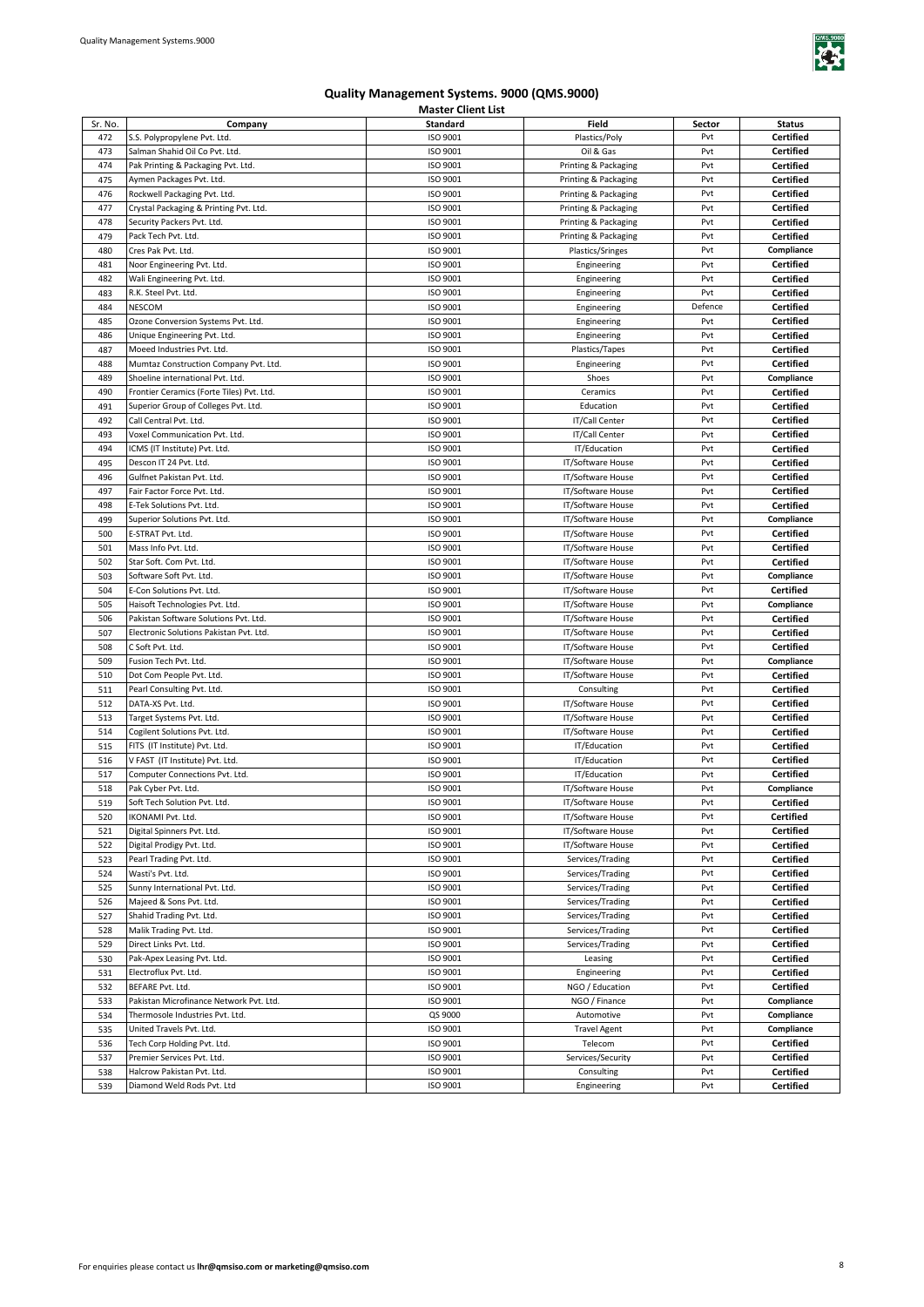

| Sr. No. | Company                                                     | Standard               | Field                | Sector          | <b>Status</b>    |
|---------|-------------------------------------------------------------|------------------------|----------------------|-----------------|------------------|
| 540     | Zeeshan Electronics Pvt. Ltd.                               | ISO 9001               | Engineering          | Pvt             | Certified        |
| 541     | Alnoor Pvt. Ltd.                                            | ISO 9001               | Ceramics             | Pvt             | Certified        |
| 542     | Holy Family Hospital Pvt. Ltd.                              | ISO 9001               | <b>Health Care</b>   | Pvt             | <b>Certified</b> |
| 543     | S H Steel Re-rolling Mills Pvt. Ltd.                        | ISO 9001               |                      | Pvt             | <b>Certified</b> |
|         | National Institute of Public Administration (NIPA)          | ISO 9001               | Engineering          | Govt            |                  |
| 544     |                                                             |                        | Education            |                 | <b>Certified</b> |
| 545     | Compete Computer College Pvt. Ltd.                          | ISO 9001               | IT/Education         | Pvt             | Compliance       |
| 546     | BMY Fiber Industries Pvt. Ltd.                              | ISO 9001               | Plastics/Fiber       | Pvt             | Compliance       |
| 547     | <b>International Center for Chemical Sciences-ICCS</b>      | ISO 9001               | Chemical             | Govt            | <b>Certified</b> |
| 548     | PICO- Pakistan Institute of Community Ophthalmology -       | ISO 9001               | <b>Health Care</b>   | Govt            | Compliance       |
| 549     | PICO - Human Resource Development                           | ISO 9001               | <b>Health Care</b>   | Govt            | Compliance       |
| 550     | PICO - Comprehensive eye care program                       | ISO 9001               | <b>Health Care</b>   | Govt            | Compliance       |
| 551     | PICO - Patient care in Clinical Departments                 | ISO 9001               | <b>Health Care</b>   | Govt            | Compliance       |
| 552     | Decent Textile Mills Pvt. Ltd.                              | ISO 9001               | Textile              | Pvt             | Compliance       |
| 553     | CIWCE- Centre for Improvement of Working Conditions &       | ISO 9001               | Labour Dept          | Govt            | <b>Certified</b> |
| 554     | Alam Cotton Pvt. Ltd.                                       | ISO 9001               | Textile              | Pvt             | <b>Certified</b> |
| 555     | Rohde & Schwarz Pvt. Ltd.                                   | ISO 9001               | Telecom              | Pvt             | <b>Certified</b> |
| 556     | TAS Pharmaceuticals Pvt. Ltd.                               | ISO 9001               | Pharmaceutical       | Pvt             | <b>Certified</b> |
| 557     | DWP group-IT & Network Services : Lahore, Karachi,          | ISO 9001               | ΙT                   | Pvt             | <b>Certified</b> |
| 558     | DWP group-DTC : Lahore, Karachi, Islamabad Pvt. Ltd.        | ISO 9001               | IT                   | Pvt             | <b>Certified</b> |
| 559     | DWP group-Swift Logistics : Lahore, Karachi, Islamabad Pvt. | ISO 9001               | Logistics            | Pvt             | <b>Certified</b> |
| 560     |                                                             | ISO 9001               |                      | Pvt             |                  |
|         | DWP group-Consumer Support: Lahore Karachi, Islamabad       |                        | Logistics            |                 | <b>Certified</b> |
| 561     | DWP group-AC Factory Pvt. Ltd.                              | ISO 9001               | Engineering          | Pvt             | <b>Certified</b> |
| 562     | Fright Solutions Pvt. Ltd.                                  | ISO 9001               | Logistics            | Pvt             | Certified        |
| 563     | Sigma Venture Pvt. Ltd.                                     | ISO 9001               | Engineering          | Pvt             | Certified        |
| 564     | Al-Mina Marine Engineering Pvt. Ltd.                        | ISO 9001               | Engineering          | Pvt             | Certified        |
| 565     | CHEM TECH International Pvt. Ltd.                           | ISO 9001               | Engineering          | Pvt             | <b>Certified</b> |
| 566     | Industrial Packages Pvt. Ltd.                               | ISO 9001               | Printing & Packaging | Pvt             | Compliance       |
| 567     | Qamar Fabric Pvt. Ltd.                                      | ISO 9001               | Textile              | Pvt             | <b>Certified</b> |
| 568     | Vision Support Services Pvt. Ltd.                           | ISO 9001               | Textile              | Pvt             | <b>Certified</b> |
| 569     | Hammad Engineering Pvt. Ltd.                                | ISO 9001               | Engineering          | Pvt             | <b>Certified</b> |
| 570     | <b>EOBI</b> , Government of Pakistan                        | ISO 9001               | Fed. Govt            | Govt            | <b>Certified</b> |
| 571     | AB Ampere Pvt. Ltd.                                         | ISO 9001               | Engineering          | Pvt             | <b>Certified</b> |
| 572     | KSS Engineering Pvt Ltd                                     | ISO 9001               | Engineering          | Pvt             | <b>Certified</b> |
| 573     | Amin Brothers Engineers Pak Pvt. Ltd.                       | ISO 9001               | Engineering          | Pvt             | <b>Certified</b> |
| 574     | Indus Homes Pvt. Ltd                                        | ISO 9001               | Textile              | Pvt             | <b>Certified</b> |
| 575     | Premier Chemicals Pvt Ltd                                   | ISO 9001               | Chemical             | Pvt             | <b>Certified</b> |
| 576     | Qatar Diabetes Association -QDA, Qatar Foundation           | ISO 9001               | Govt                 | International   | Compliance       |
| 577     | MEGA Transformers Pvt Ltd                                   | ISO 9001               | Engineering          | Pvt             | <b>Certified</b> |
| 578     | Nippon Paints Pakistan Pvt Limited                          | ISO 9001               | Paints               | Pvt             | <b>Certified</b> |
| 579     | <b>Combined Fabrics</b>                                     | ISO 9001               | Textile              | Pvt             | <b>Certified</b> |
| 580     | Diamond Tyres Ltd                                           | ISO 9001               | Manufacturing        | Pvt             | <b>Certified</b> |
| 581     |                                                             | ISO 9001               | Labs/Calibration     | Govt            | <b>Certified</b> |
|         | K Electric                                                  | ISO 9001               |                      |                 |                  |
| 582     | Bin Rasheed Colors & Chemicals Pvt Ltd                      |                        | Chemical             | Pvt             | Certified        |
| 583     | United Nations world Food Programme                         | ISO 9001 & Food QA-TRG | Food                 | GO/United Natio | Completed        |
| 584     | 40 EME- Pak Army                                            | ISO 9001 & IS Reviews  | Military             | Defence         | Compliance       |
| 585     | 50 EME- Pak Army                                            | ISO 9001 & IS Reviews  | Military             | Defence         | Compliance       |
| 586     | 54 EME- Pak Army                                            | ISO 9001 & IS Reviews  | Military             | Defence         | Certified        |
| 587     | 33 S&T- Pak Army                                            | ISO 9001 & IS Reviews  | Military             | Defence         | Compliance       |
| 588     | 37 S&T- Pak Army                                            | ISO 9001 & IS Reviews  | Military             | Defence         | Compliance       |
| 589     | 47 S&T- Pak Army                                            | ISO 9001 & IS Reviews  | Military             | Defence         | Compliance       |
| 590     | 79 Ord Unit- Pak Army                                       | ISO 9001 & IS Reviews  | Military             | Defence         | Certified        |
| 591     | 100 Ord Unit- Pak Army                                      | ISO 9001 & IS Reviews  | Military             | Defence         | Compliance       |
| 592     | 116 Ord Unit- Pak Army                                      | ISO 9001 & IS Reviews  | Military             | Defence         | Compliance       |
| 593     | 60 Med Btn- Pak Army                                        | ISO 9001 & IS Reviews  | Military             | Defence         | Compliance       |
| 594     | 70 Med Btn- Pak Army                                        | ISO 9001 & IS Reviews  | Military             | Defence         | Compliance       |
| 595     | BSD - LHR- Pak Army                                         | ISO 9001 & IS Reviews  | Military             | Defence         | Compliance       |
| 596     | Engineers Spares Depot - Pak Army                           | ISO 9001 & IS Reviews  | Military             | Defence         | Certified        |
| 597     | 603 Base Workshop EME - Pak Army                            | ISO 9001 & IS Reviews  | Military             | Defence         | Certified        |
| 598     | 303 Spares Depot - Pak Army                                 | ISO 9001 & IS Reviews  | Military             | Defence         | <b>Certified</b> |
| 599     | CMH - GWA- Pak Army                                         | ISO 9001 & IS Reviews  | Military             | Defence         | Compliance       |
|         |                                                             |                        |                      |                 |                  |
| 600     | MGD- Pak Army                                               | ISO 9001 & IS Reviews  | Military             | Defence         | Compliance       |
| 601     | <b>BIU- Pak Army</b>                                        | ISO 9001 & IS Reviews  | Military             | Defence         | Compliance       |
| 602     | 10 EME Btn- Pak Army                                        | ISO 9001 & IS Reviews  | Military             | Defence         | Compliance       |
| 603     | 141 Medical Btn- Pak Army                                   | ISO 9001 & IS Reviews  | Military             | Defence         | Compliance       |
| 604     | 503 Aviation Base Workshop EME - Pak Army                   | ISO 9001 & IS Reviews  | Military             | Defence         | <b>Certified</b> |
| 605     | Central Ordnance Depot - Pak Army                           | ISO 9001 & IS Reviews  | Military             | Defence         | Compliance       |
| 606     | 302 Spares Depot -Pak Army                                  | ISO 9001 & IS Reviews  | Military             | Defence         | Certified        |
| 607     | <b>BSD MLT-Pak Army</b>                                     | ISO 9001 & IS Reviews  | Military             | Defence         | Compliance       |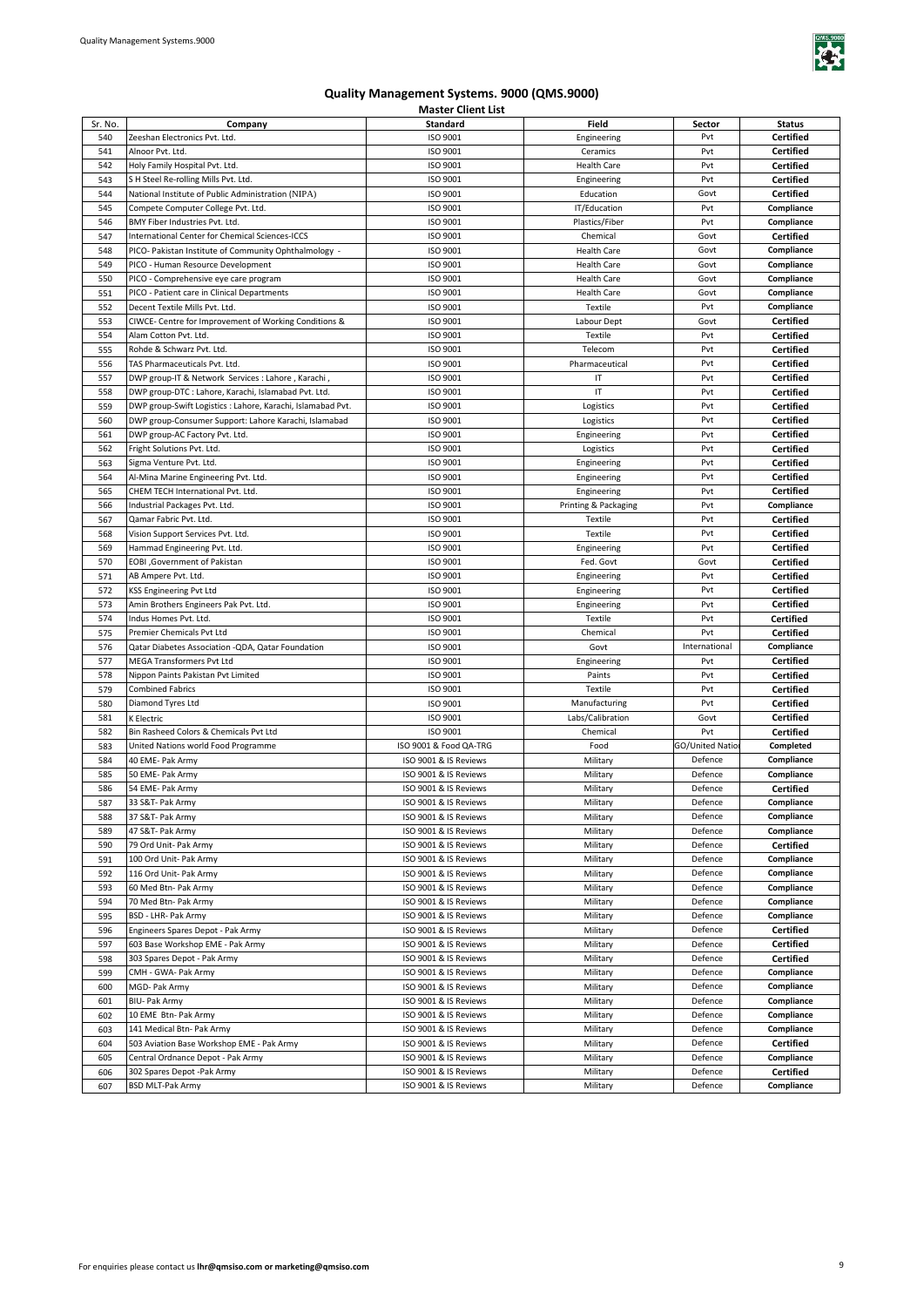

| Sr. No.    | Company                                                    | Standard                                       | Field                | Sector             | <b>Status</b>            |
|------------|------------------------------------------------------------|------------------------------------------------|----------------------|--------------------|--------------------------|
| 608        | CMT and SD Golra - Pak Army                                | ISO 9001 & IS Reviews                          | Military             | Defence            | <b>Certified</b>         |
| 609        | 505 Electronics Base Workshop EME - Pak Army               | ISO 9001 & IS Reviews                          | Military             | Defence            | <b>Certified</b>         |
| 610        | 301 Spares Depot Golra - Pak Army                          | ISO 9001 & IS Reviews                          | Military             | Defence            | <b>Certified</b>         |
| 611        | Central Aviation Spares Depot EME - Pak Army               | ISO 9001 & IS Reviews                          | Military             | Defence            | <b>Certified</b>         |
| 612        | 501 Central Workshop EME - Pak Army                        | ISO 9001 & IS Reviews                          | Military             | Defence            | <b>Certified</b>         |
| 613        | 502 Central Workshop EME - Pak Army                        | ISO 9001 & IS Reviews                          | Military             | Defence            | <b>Certified</b>         |
| 614        | POL Depot RWP- Pak Army                                    | ISO 9001 & IS Reviews                          | Military             | Defence            | Compliance               |
| 615        | 48 EME Btn- Pak Army                                       | ISO 9001 & IS Reviews                          | Military             | Defence            | Compliance               |
| 616        | 50 S&T- Pak Army                                           | ISO 9001 & IS Reviews                          | Military             | Defence            | <b>Certified</b>         |
| 617        | 22 S&T- Pak Army                                           | ISO 9001 & IS Reviews                          | Military             | Defence            | Compliance               |
| 618        | 148 Ord Unit- Pak Army                                     | ISO 9001 & IS Reviews                          | Military             | Defence            | Compliance               |
| 619        | 142 Med Btn- Pak Army                                      | ISO 9001 & IS Reviews                          | Military             | Defence            | Compliance               |
| 620        | 67 Med Btn- Pak Army<br>POL Depot GWA- Pak Army            | ISO 9001 & IS Reviews                          | Military             | Defence            | Compliance               |
| 621        |                                                            | ISO 9001 & IS Reviews                          | Military             | Defence<br>Defence | Certified                |
| 622        | 509 Electronics Base Workshop EME- Pak Army                | ISO 9001 & IS Reviews                          | Military             |                    | Certified                |
| 623<br>624 | CMH - LHR- Pak Army<br>115 Ord Unit CHN- Pak Army          | ISO 9001 & IS Reviews<br>ISO 9001 & IS Reviews | Military             | Defence<br>Defence | Compliance<br>Compliance |
| 625        | CLS- Pak Army                                              | ISO 9001 & IS Reviews                          | Military             | Defence            | Compliance               |
| 626        | MS Branch- Pak Army                                        | ISO 9001 & IS Reviews                          | Military<br>Military | Defence            | Compliance               |
| 627        | PA Dte - Pak Army                                          | ISO 9001 & IS Reviews                          | Military             | Defence            | Compliance               |
| 628        | MT Dte - Pak Army                                          | ISO 9001 & IS Reviews                          | Military             | Defence            | Compliance               |
| 629        | PPA Dte - Pak Army                                         | ISO 9001 & IS Reviews                          | Military             | Defence            | Compliance               |
| 630        | W & E Dte - Pak Army                                       | ISO 9001 & IS Reviews                          | Military             | Defence            | Compliance               |
| 631        | Sig Dte- Pak Army                                          | ISO 9001 & IS Reviews                          | Military             | Defence            | Compliance               |
| 632        | OS Dte - Pak Army                                          | ISO 9001 & IS Reviews                          | Military             | Defence            | Compliance               |
| 633        | S & T Dte - Pak Army                                       | ISO 9001 & IS Reviews                          | Military             | Defence            | Compliance               |
| 634        | Log Dte - Pak Army                                         | ISO 9001 & IS Reviews                          | Military             | Defence            | Compliance               |
| 635        | EME Dte - Pak Army                                         | ISO 9001 & IS Reviews                          | Military             | Defence            | Compliance               |
| 636        | C4i Dte- Pak Army                                          | ISO 9001 & IS Reviews                          | Military             | Defence            | Compliance               |
| 637        | I& TD Dte - Pak Army                                       | ISO 9001 & IS Reviews                          | Military             | Defence            | Compliance               |
| 638        | <b>Medical Dte</b>                                         | ISO 9001 & IS Reviews                          | Military             | Defence            | Compliance               |
| 639        | DGP Army- Pak Army                                         | ISO 9001 & IS Reviews                          | Military             | Defence            | Compliance               |
| 640        | Budget Dte- Pak Army                                       | ISO 9001 & IS Reviews                          | Military             | Defence            | Compliance               |
| 641        | CORO- Pak Army                                             | ISO 9001 & IS Reviews                          | Military             | Defence            | Compliance               |
| 642        | SD Dte- Pak Army                                           | ISO 9001 & IS Reviews                          | Military             | Defence            | Compliance               |
| 643        | IE & I - RWP- Pak Army                                     | ISO 9001 & IS Reviews                          | Military             | Defence            | Compliance               |
| 644        | HQ Avn Com - RWP- Pak Army                                 | ISO 9001 & IS Reviews                          | Military             | Defence            | Compliance               |
| 645        | IV&EE - RWP- Pak Army                                      | ISO 9001 & IS Reviews                          | Military             | Defence            | Certified                |
| 646        | ITD - Central ITD Laboratories- Pak Army                   | ISO 9001 & IS Reviews                          | Military             | Defence            | Certified                |
| 647        | CMH - RWP- Pak Army                                        | ISO 9001 & IS Reviews                          | Military             | Defence            | Certified                |
| 648        | IAS & C - KHI - Pak Army                                   | ISO 9001 & IS Reviews                          | Military             | Defence            | Compliance               |
| 649        | Army Stores & Inspection Depot-Lahore                      | ISO 9001                                       | <b>Testing Labs</b>  | Defence            | <b>Certified</b>         |
| 650        | Ord School - KHI- Pak Army                                 | ISO 9001 & IS Reviews                          | Military             | Defence            | Compliance               |
| 651        | Ord Centre - KHI- Pak Army                                 | ISO 9001 & IS Reviews                          | Military             | Defence            | Compliance               |
| 652        | COD - RWP- Pak Army                                        | ISO 9001 & IS Reviews                          | Military             | Defence            | Compliance               |
| 653        | POL Depot - KWL- Pak Army                                  | ISO 9001 & IS Reviews                          | Military             | Defence            | Compliance               |
| 654        | POL Depot - SST- Pak Army                                  | ISO 9001 & IS Reviews                          | Military             | Defence            | Compliance               |
| 655        | Ammu Depot - OKR- Pak Army                                 | ISO 9001 & IS Reviews                          | Military             | Defence            | Compliance               |
| 656        | 604 AC Workshop EME - MNG- Pak Army                        | ISO 9001 & IS Reviews                          | Military             | Defence            | Certified                |
| 657        | CMH - KHN- Pak Army                                        | ISO 9001 & IS Reviews                          | Military             | Defence            | Compliance               |
| 658        | BSD - MLT- Pak Army                                        | ISO 9001 & IS Reviews                          | Military             | Defence            | Compliance               |
| 659        | ASL - MUR- Pak Army                                        | ISO 9001 & IS Reviews                          | Military             | Defence            | Certified                |
| 660        | ASC School - Pak Army                                      | ISO 9001 & IS Reviews                          | Military             | Defence            | Certified                |
| 661        | ASC Centre - Pak Army                                      | ISO 9001 & IS Reviews                          | Military             | Defence            | <b>Certified</b>         |
| 662        | Arty Center - Attock- Pak Army<br>School of Arty- Pak Army | ISO 9001 & IS Reviews<br>ISO 9001 & IS Reviews | Military             | Defence<br>Defence | Compliance<br>Compliance |
| 663<br>664 | EME Centre - QTA- Pak Army                                 | ISO 9001 & IS Reviews                          | Military<br>Military | Defence            | Compliance               |
| 665        | SI & T - QTA- Pak Army                                     | ISO 9001 & IS Reviews                          | Military             | Defence            | Compliance               |
| 666        | CAP TEX Pvt Ltd                                            | ISO 9001                                       | Textile              | Pvt                | Certified                |
| 667        | Samsol International Pvt Ltd                               | ISO 9001                                       | Chemical             | Pvt                | Compliance               |
| 668        | Highrise Pvt. Ltd                                          | ISO 9001                                       | Telecom              | Pvt                | Certified                |
| 669        | Station Workshop EME Kakul- Pak Army                       | ISO 9001                                       | Pakistan Army        | Defence            | <b>Certified</b>         |
| 670        | Alcon Aluminum Pvt Ltd                                     | ISO 9001                                       | Aluminum             | Pvt                | <b>Certified</b>         |
| 671        | New Mujahid Aluminum Pvt Ltd                               | ISO 9001                                       | Aluminum             | Pvt                | <b>Certified</b>         |
| 672        | Aircraft Rebuild Factory- PAC Kamra                        | AS 9100 (TRG)                                  | Aviation             | Defence            | Completed                |
| 673        | NAVTTC - Headquarter Rawalpindi                            | ISO 9001                                       | Fed. Govt            | Govt               | <b>Certified</b>         |
| 674        | NAVTTC - Regional Office Rawalpindi                        | ISO 9001                                       | Fed. Govt            | Govt               | <b>Certified</b>         |
| 675        | NAVTTC - Regional Office Lahore                            | ISO 9001                                       | Fed. Govt            | Govt               | <b>Certified</b>         |
| 676        | NAVTTC - Regional Office Karachi                           | ISO 9001                                       | Fed. Govt            | Govt               | <b>Certified</b>         |
| 677        | NAVTTC - Regional Office Peshawar                          | ISO 9001                                       | Fed. Govt            | Govt               | Certified                |
| 678        | NAVTTC - Regional Office Quetta                            | ISO 9001                                       | Fed. Govt            | Govt               | Certified                |
| 679        | NAVTTC - Sub Office Multan                                 | ISO 9001                                       | Fed. Govt            | Govt               | <b>Certified</b>         |
| 680        | NAVTTC - Sub Office Larkana                                | ISO 9001                                       | Fed. Govt            | Govt               | <b>Certified</b>         |
| 681        | NAVTTC - Sub Office Gawadar                                | ISO 9001                                       | Fed. Govt            | Govt               | Certified                |
| 682        | NAVTTC - Sub Office Fata                                   | ISO 9001                                       | Fed. Govt            | Govt               | Certified                |
| 683        | National Radio Telecommunication Radio Corporation         | ISO 9001                                       | Telecom              | Govt               | Certified                |
| 684        | Engi Plastic Industries                                    | ISO 9001                                       | Plastic              | Pvt                | <b>Certified</b>         |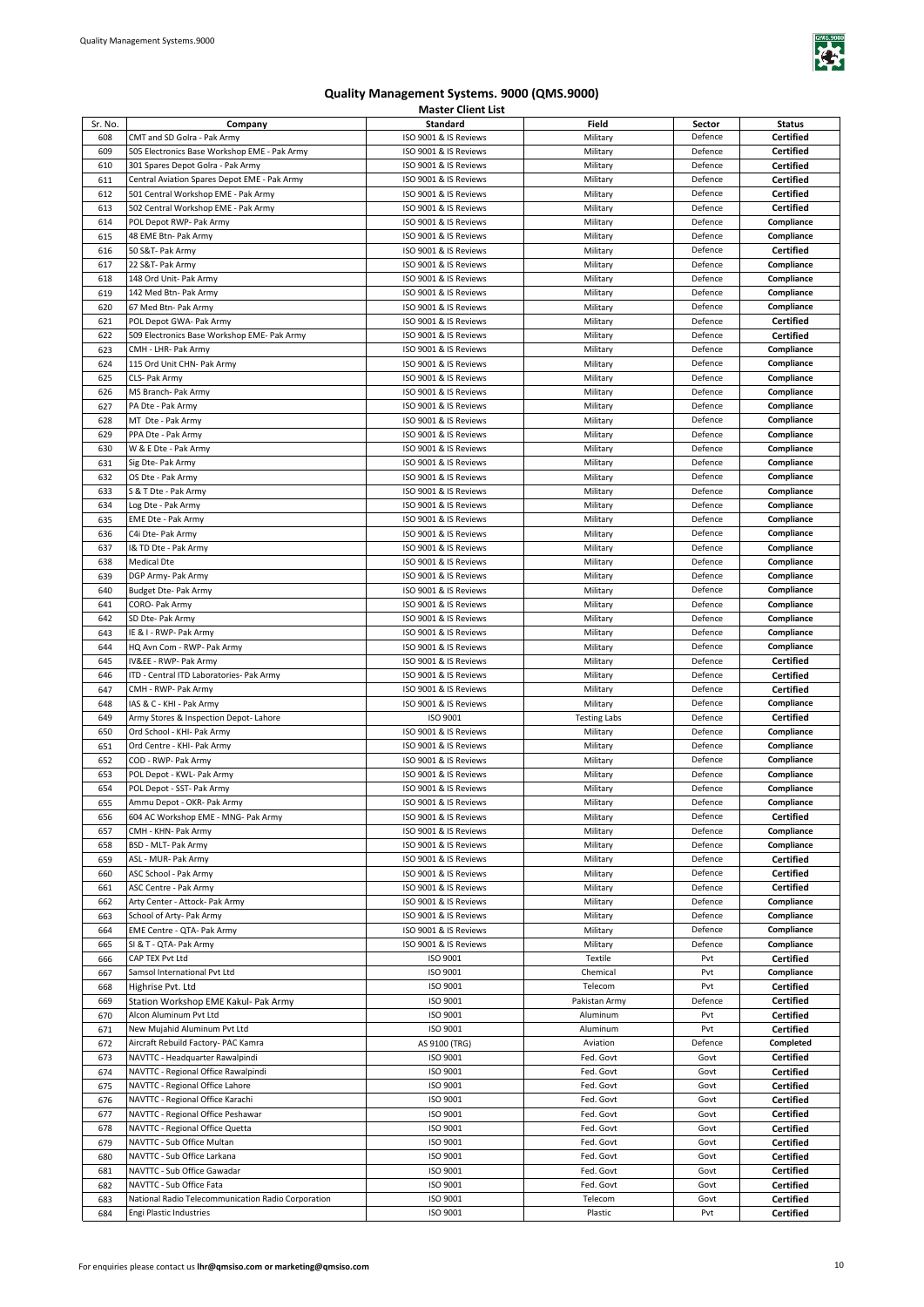

| Sr. No. |                                                               | Standard                         | Field                             |               | <b>Status</b>           |
|---------|---------------------------------------------------------------|----------------------------------|-----------------------------------|---------------|-------------------------|
|         | Company                                                       |                                  |                                   | Sector        |                         |
| 685     | Shafisons Engineering Pvt Ltd - BETA PIPES                    | ISO 9001                         | Plastic                           | Pvt           | Certified               |
| 686     | Sprintech Packaging Pvt. Ltd                                  | ISO 9001                         | Printing & Packaging              | Pvt           | Certified               |
| 687     | TEVTA-Technical Eaduction and Vocational Training Authority-P | <b>ISO 9001</b>                  | Education                         | Govt          | <b>Certified</b>        |
| 688     | TEVTA-Technical Eaduction and Vocational Training Authority-S | ISO 9001                         | Education                         | Govt          | Certified               |
| 689     | Rixos Free ZONE UAE                                           | ISO 9001                         | Trading / Logistics               | International | <b>Certified</b>        |
|         |                                                               |                                  |                                   |               |                         |
| 690     | Jublee Logistics UAE                                          | ISO 9001                         | Logistics                         | International | <b>Certified</b>        |
| 691     | <b>NETS International UAE</b>                                 | ISO 9001                         | Telecom / IT                      | International | <b>Certified</b>        |
| 692     | National Fuel Corporation, Kabul                              | ISO 9001, ISO 14001 & OHSAS      | Oil & Gas                         | International | <b>Certified</b>        |
| 693     | Pakistan Ordnance Factories (POF), AA Factory                 | <b>LEAN 5S</b>                   | <b>Defence Production</b>         | Defence       | Completed               |
|         |                                                               |                                  |                                   |               |                         |
| 694     | Ministry Of Labor, KSA                                        | Occupational Safety Framework    | Fed. Govt                         | International | Completed               |
| 695     | Bakhtar Pharmacetical Industry                                | ISO 9001                         | Pharmaceutical                    | International | <b>Certified</b>        |
| 696     | PowerTech Engineering Solutions-KHI                           | ISO 9001, ISO 14001 & OHSAS      | Engineering                       | Pvt           | <b>Certified</b>        |
| 697     | Pakistan Ordnance Factories (POF), Weapons Factory            | LEAN 5S                          | <b>Defence Production</b>         | Defence       | Completed               |
|         |                                                               |                                  |                                   |               |                         |
| 698     | Pakistan Ordnance Factories (POF), SA Factory                 | LEAN 5S                          | <b>Defence Production</b>         | Defence       | Completed               |
| 699     | PTCL Islamabad                                                | Lean Six Sigma Black Belt        | Telecom                           | Govt          | Completed               |
| 700     | Roshan Packages Limited                                       | <b>LEAN 5S TRG</b>               | Packaging                         | Pvt           | Completed               |
| 701     | Alpha Chemicals Pvt Ltd                                       | ISO 9001, ISO 14001 & OHSAS      | Chemical                          | Pvt           | <b>Certified</b>        |
| 702     |                                                               |                                  | Chemical                          |               | Closed                  |
|         | Shalimar Resin Pvt Ltd                                        | ISO 9001, ISO 14001 & OHSAS      |                                   | Pvt           |                         |
| 703     | Rehan Can Pvt Ltd                                             | ISO 9001, ISO 14001 & OHSAS      | Packaging (Can / Plastic)         | Pvt           | Completed               |
| 704     | Live Stock & Dairy Dev. Dept (SPU Qadirabad)                  | ISO 9001 & ISO 17025             | Livestock                         | Govt          | <b>Certified</b>        |
| 705     | Sky Power (Creative Group Company)                            | ISO 17025                        | Elect / Transformer Testing       | Pvt           | <b>Accredited</b>       |
| 706     |                                                               |                                  | Chemical / Testing Lab            | Pvt           | <b>Accredited</b>       |
|         | CHT Pakistan                                                  | ISO 17025                        |                                   |               |                         |
| 707     | Thermosole Industries Pvt. Ltd. (Lab)                         | ISO 17025                        | Engineering                       | Pvt           | Completed               |
| 708     | Validus Engineering Pvt Ltd                                   | ISO 17025                        | Elect / Transformer Testing       | Pvt           | <b>Accredited</b>       |
| 709     | Shaukat Khanum Cancer Hospital and Research Centre            | Audit Compliance                 | <b>Health Care</b>                | Pvt           | Completed               |
| 710     | Sui Northern Gas Pipelines Limited- SNGPL (Lahore)            | ISO 17025 & ISO 17020            | Engr/Meter Testing                | Govt          | <b>Accredited</b>       |
|         |                                                               |                                  |                                   |               |                         |
| 711     | SNGPL- Meter Testing (Faisalabad)                             | ISO 17025 & ISO 17020            | Engr/ Meter Testing               | Govt          | Awaiting Stage 2        |
| 712     | SNGPL- Meter Testing (Multan)                                 | ISO 17025 & ISO 17020            | Engr/ Meter Testing               | Govt          | Awaiting Stage 2        |
| 713     | SNGPL- Meter Testing (Islamabad)                              | ISO 17025 & ISO 17020            | Engr/ Meter Testing               | Govt          | Awaiting Stage 2        |
| 714     | MindBridge                                                    | ISO 9001, 27001, 22301 & PCI-DSS | IT & Telco/ Call Center/ BPO      | Pvt           | Certified               |
|         |                                                               |                                  |                                   |               |                         |
| 715     | Ferotek Pvt Ltd                                               | ISO 9001, 27001, 22301 & PCI-DSS | IT & Telco/ Call Center/ BPO      | Pvt           | Certified               |
| 716     | <b>BBN Energy Pvt Ltd</b>                                     | ISO 9001, ISO 14001 & OHSAS      | <b>Engineering and Automobile</b> | Pvt           | Certified               |
| 717     | Mediceena Pharmaceutical Pvt. Ltd.                            | ISO 9001, 14001 & Upgd 17025     | Pharmaceutical                    | Pvt           | Completed               |
| 718     | Shafisons Engineering (Beta Pipes)                            | IMS-ISO 9001,14001,45001         | <b>Engineering and Automobile</b> | Pvt           | <b>Certified</b>        |
| 719     |                                                               |                                  |                                   |               |                         |
|         | Nippon Paint Pakistan Pvt Ltd                                 | IMS-ISO 9001,14001,45001         | Paint                             | Pvt           | <b>Certified</b>        |
| 720     | Diamond Tyres Limited                                         | ISO 17025                        | Rubber (Tyre & tube)              | Pvt           | Closed                  |
| 721     | Chief Drug Controller (CDC) Office - Govt of Punjab           | IMS-ISO 9001,14001,45001         | <b>Health Care</b>                | Govt          | Closed                  |
| 722     | Provincial Quality Control Board (PQCB)- Govt of Punjab       | IMS-ISO 9001,14001,45001         | <b>Health Care</b>                | Govt          | Completed               |
| 723     | Pak Precise Engineering (Pvt) Ltd                             | ISO 17025                        | Engineering                       | Pvt           | Awaiting Stage 2        |
|         |                                                               |                                  |                                   |               |                         |
| 724     | Darson Industries Pvt Ltd                                     | ISO 17025                        | Engineering                       | Pvt           | <b>Accredited</b>       |
| 725     | Mumtaz Packages                                               | ISO 9001 & 22000                 | <b>Food Packaging</b>             | Pvt           | Certified               |
| 726     | Shaukat Khanum Cancer Hospital and Research Centre            | Audit Compliance                 | <b>Health Care</b>                | Pvt           | Completed               |
| 727     | NTDC (National Transmission & Despatch Company) RAWAT         | ISO 17025                        | Elect / Power Transmission        | Govt          | Accredited              |
|         |                                                               |                                  |                                   |               |                         |
| 728     | NTDC (National Transmission & Despatch Company) Faisalabad    | ISO 17025                        | Elect / Power Transmission        | Govt          | <b>Awaiting Stage 2</b> |
| 729     | Highnoon Labs Ltd                                             | ISO 17025                        | Pharmaceutical / QC Lab           | Pvt           | <b>Accredited</b>       |
| 730     | Servis Industries Pvt. Ltd -Muridke                           | FBC-SMC (annual)                 | Leather & Footwear                | Pvt           | In Hand                 |
| 731     | Master Road Corporation                                       | OD                               | Logistics                         | Pvt           | Completed               |
| 732     |                                                               |                                  | Agri / Pesticide QC Lab           |               | <b>Accredited</b>       |
|         | Auriga Group                                                  | ISO 17025                        |                                   | Pvt           |                         |
| 733     | Hextar Industries (Pvt) Ltd.                                  | ISO 17025                        | Agri / Pesticide QC Lab           | Pvt           | <b>Accredited</b>       |
| 734     | Sayban International Pvt Ltd                                  | ISO 17025                        | Agri / Pesticide QC Lab           | Pvt           | <b>Accredited</b>       |
| 735     | Commander Agro Pvt Ltd-Multan                                 | IMS-ISO 9001,14001,45001         | Agri / Pesticide Lab              | Pvt           | <b>Certified</b>        |
| 736     | Commander Agro Pvt Ltd-Multan                                 | ISO 17025                        | Agri / Pesticide QC Lab           | Pvt           | <b>Accredited</b>       |
|         |                                                               |                                  |                                   |               |                         |
| 737     | <b>Agrolix Chemicals-BWP</b>                                  | ISO 17025                        | Agri / Pesticide QC Lab           | Pvt           | <b>Accredited</b>       |
| 738     | Chand Agro Chemicals-BWP                                      | ISO 17025                        | Agri / Pesticide QC Lab           | Pvt           | In Hand                 |
| 739     | GreenGro Pvt Ltd-BWP                                          | ISO 17025                        | Agri / Pesticide QC Lab           | Pvt           | <b>Accredited</b>       |
| 740     | Welcome Agro Chemicals-BWP                                    | ISO 17025                        | Agri / Pesticide QC Lab           | Pvt           | <b>Accredited</b>       |
| 741     | Quality Control Lab Shergar Chemical Multan                   | ISO 17025                        | Agri / Pesticide QC Lab           | Pvt           | <b>Accredited</b>       |
|         |                                                               |                                  |                                   |               |                         |
| 742     | Al-Noor Agro Chemicals-BWP                                    | ISO 17025                        | Agri / Pesticide QC Lab           | Pvt           | In Hand                 |
| 743     | <b>Quality Chemicals-BWP</b>                                  | ISO 17025                        | Agri / Pesticide QC Lab           | Pvt           | In Hand                 |
| 744     | Swat Agro Chemicals                                           | ISO 17025                        | Agri / Pesticide QC Lab           | Pvt           | <b>Accredited</b>       |
| 745     | S. Essa Farm Chemicals                                        | ISO 17025                        | Agri / Pesticide QC Lab           | Pvt           | Completed               |
| 746     |                                                               |                                  | Agri / Pesticide QC Lab           |               |                         |
|         | MI Corporation-Multan                                         | ISO 17025                        |                                   | Pvt           | In Hand                 |
| 747     | FarmEco-Multan                                                | ISO 17025                        | Agri / Pesticide QC Lab           | Pvt           | In Hand                 |
| 748     | Pak Pansy-Multan                                              | ISO 17025                        | Agri / Pesticide QC Lab           | Pvt           | In Hand                 |
| 749     | Ventus Agro-Multan                                            | ISO 17025                        | Agri / Pesticide QC Lab           | Pvt           | In Hand                 |
| 750     | Biostar Chemicals-Multan                                      | ISO 17025                        | Agri / Pesticide QC Lab           | Pvt           | In Hand                 |
|         |                                                               |                                  |                                   |               |                         |
| 751     | Doctors Hospital                                              | ISO 15189 (TRG)                  | Hospital / Medical Labs           | Pvt           | Completed               |
| 752     | Oasis Packaging Industries Pvt Ltd                            | IMS-ISO 9001,14001,45001         | Printing & Packaging              | Pvt           | Certified               |
| 753     | Thermosole Industries Pvt Ltd                                 | IMS-ISO 9001,14001,45001, 5S     | <b>Engineering and Automobile</b> | Pvt           | Completed               |
| 754     | DH&MC-Doctors Hospital & Medical Center- Pathology            | ISO 15189                        | Hospital / Medical Labs           | Pvt           | Accredited              |
| 755     |                                                               | ISO 15189                        | Hospital / Medical Labs           |               | Accredited              |
|         | DH&MC-Hematology                                              |                                  |                                   | Pvt           |                         |
| 756     | DH&MC-Clinical Chemistry                                      | ISO 15189                        | Hospital / Medical Labs           | Pvt           | Accredited              |
| 757     | DH&MC-Virology                                                | ISO 15189                        | Hospital / Medical Labs           | Pvt           | <b>Accredited</b>       |
| 758     | DH&MC-Microbiology                                            | ISO 15189                        | Hospital / Medical Labs           | Pvt           | Accredited              |
| 759     | SIHS- Shalamar Institute of Health Sciences-                  | ISO 15189                        | Hospital / Medical Labs           |               | Accredited              |
|         |                                                               |                                  |                                   | Pvt           |                         |
| 760     | SIHS-Immunology Lab                                           | ISO 15189                        | Hospital / Medical Labs           | Pvt           | Accredited              |
| 761     | SIHS-Chemical Pathology                                       | ISO 15189                        | Hospital / Medical Labs           | Pvt           | <b>Accredited</b>       |